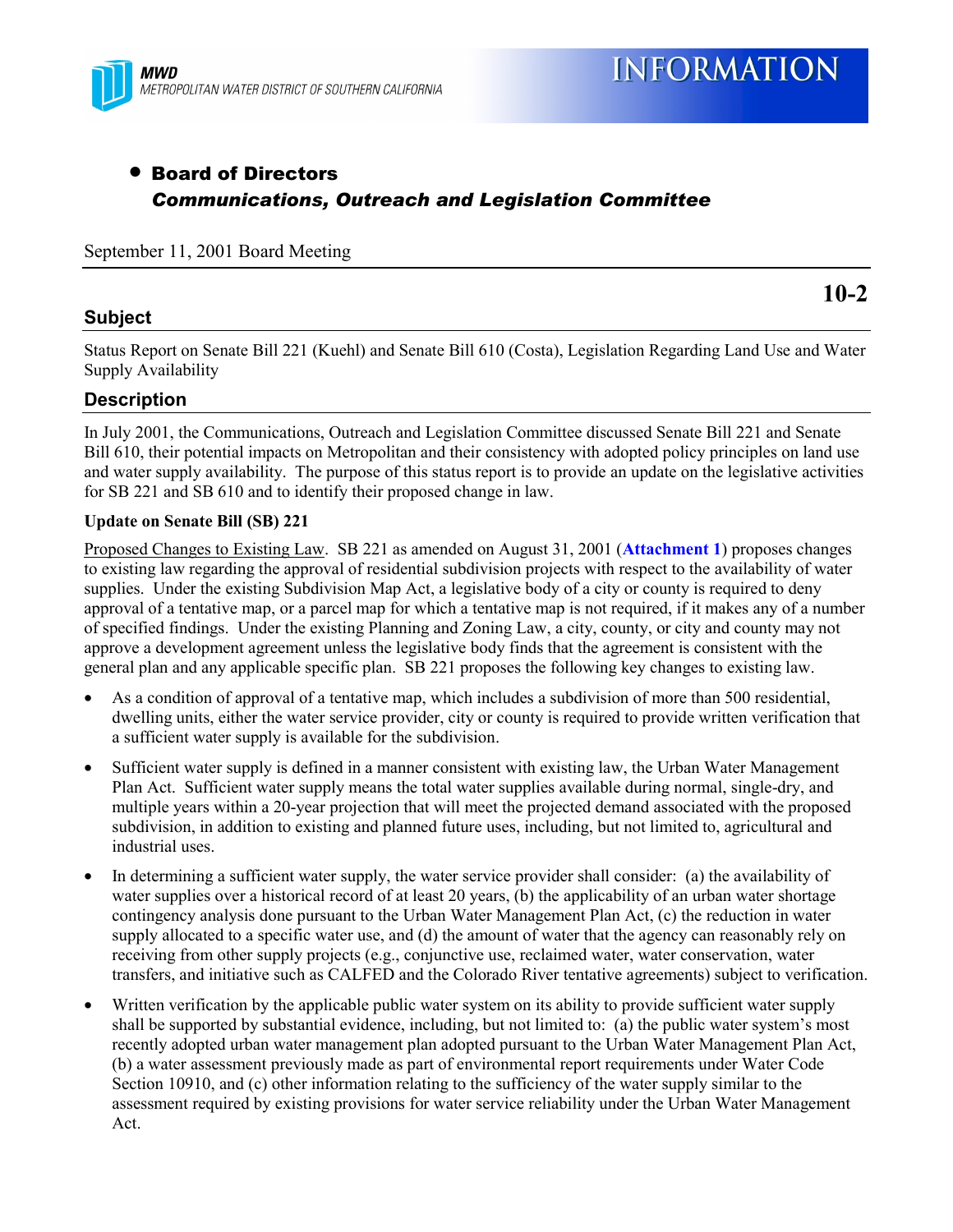- If the written verification relies on projected water supply that is not currently available to the water agency, the written verification shall be based on: (a) written contracts or other proof of valid rights to the identified water supply, (b) copies of a capital outlay program for financing the delivery of a sufficient water supply that has been adopted, (c) securing of applicable federal, state and local permits for construction of necessary infrastructure associated with supplying the water, and (d) any necessary regulatory approvals that are required in order to be able to convey or deliver the water to the subdivision, if applicable.
- If written verification is not provided by a water agency, the local government may seek a writ of mandamus to compel the water agency to do the verification.
- A local agency could determine that sufficient water supplies are, or will be, available prior to the completion of the subdivision in order to satisfy the requirements of the bill in the event the water agency does not provide a written verification or states that there is inadequate water supply.
- If there is no public water system, then a city or county shall make the written finding based on the provisions in the bill.

# Legislative Activity.

Due to requests for clarification and substantial opposition by interests, the possibility that SB 221 would be a two-year bill was seriously discussed and considered last month. However, with recent agreement on a set of amendments included in this current version of SB 221, much of the opposition, including the building industry, has been withdrawn. At this time, most of the interest groups and agencies either support or are not opposed to SB 221 as amended on August 31, 2001. The positions of interest groups and agencies with respect to SB 221 are shown in **Attachment 2**. It is expected that SB 221 would proceed to the Assembly Floor for a vote within the next two weeks.

### **Update on Senate Bill (SB) 610**

Proposed Changes to Existing Law. SB 610 as amended on August 27, 2001 (**Attachment 3**) proposes changes to existing law regarding the preparation of water supply assessments for the urban water management plan and for consideration in the environmental review. Existing law requires every urban water supplier to include as part of its urban water management plan an assessment of the reliability of its water service to its customers. Existing law, under certain circumstances, requires a city or county that determines an environmental impact report is required in connection with a project, to request each public water system that may supply water for the project to assess whether its total projected water supplies will meet the projected water demand associated with the project. Further, existing law requires the public water system to submit the assessment to the city or county not later than 30 days from the date on which the request was received and, in the absence of the submittal of an assessment, provides that it shall be assumed that the public water system has no information to submit.

SB 610 expands the requirement for public water systems to prepare water supply assessments for urban water management plans and environmental review for large-scale projects and requires additional information to be included in the assessment. With this intent, SB 610 proposes the following revisions to existing law.

If groundwater is identified as an existing or planned source of water available to the supplier, the water supply assessment shall include additional information, such as: (a) a copy of any groundwater management plan adopted by the urban water supplier, (b) a description of any groundwater basin or basins from which the urban water supplier pumps groundwater, (c) a detailed description and analysis of the amount and location of groundwater pumped by the urban water supplier for the past five years, and (4) a detailed description and analysis of the amount and location of groundwater that is projected to be pumped by the urban water supplier.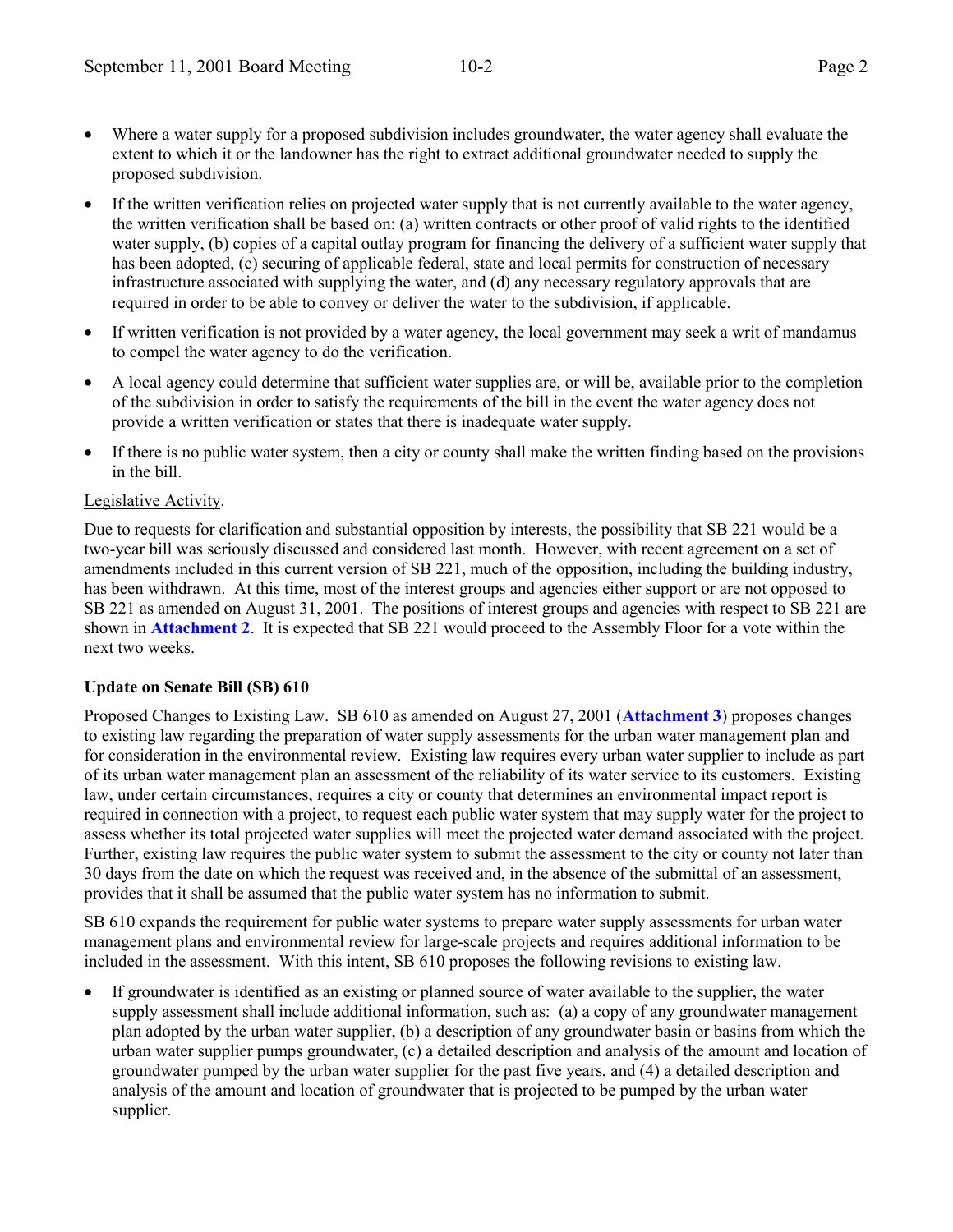- The assessment shall include an identification of existing water supply entitlements, water rights, or water service contracts relevant to the identified water supply for the proposed project and water deliveries received in prior years by the public water system pursuant to those entitlements, rights and contracts.
- If a city or county is not able to identify any public water system that may supply water for the project, it may prepare the water supply assessment after consulting with the local agency formation commission and any adjacent water system.
- If a public water system does not submit the assessment within 90 days, it shall be assumed that the public water system has no information to submit that is in addition to, or different from, information set forth in its urban water management plan.
- A city or county would not be prohibited from seeking a writ of mandamus to compel the public water system to comply with requirements relating to the submission of the water supply assessment.
- If the projected water demand of the project was not described in the most recently adopted urban water management plan or has no plan, the water supply assessment for the project shall include a discussion with regard to the water system's total projected water supplies available to meet the projected water demand of the proposed project in addition to existing and planned future uses.
- A city or county shall include the water supply assessment and certain other information in any environmental document prepared for the project.

Legislative Activity. The current version of SB 610 has broad support. The positions of interest groups and agencies with respect to SB 610 are shown in **Attachment 4**. It is expected that SB 610 will proceed to the Assembly Floor for a vote within the next two weeks.

# **Impact to Metropolitan**

SB 221 and SB 610 are consistent with the Board's adopted policy principles on water availability and land use. In addition, SB 221 and SB 610 do not directly apply to Metropolitan or other wholesale water purveyors. However, as noted previously in Board Letter 10-3 (dated July 10, 2001), it is expected that retail water service providers within the Metropolitan service area will continue to rely upon Metropolitanís Regional Urban Water Management Plan for information on the availability of Metropolitan water to meet existing and future needs in the region. Finally, SB 221 and SB 610 specify approaches to determining sufficient water supply that is consistent with Metropolitan's current water supply planning practices under the Integrated Resources Plan Review and Regional Urban Water Management Plan.

# **Policy**

- (1) Board's adopted policy to ensure reliable supplies to meet existing and future demands within Metropolitan's service area through sound resources management practices pursuant to its Integrated Resources Plan and Regional Urban Water Management Plan
- (2) Board's policy principles on water availability and land use adopted in April 1993 and revised in January 1995 and February 1998. These policy principles define the obligation of land use planning agencies to request a water agencyís assessment of water service for the land use planning process and the obligation of the water agency to maintain a water resource plan and capital improvement program to meet water supply needs.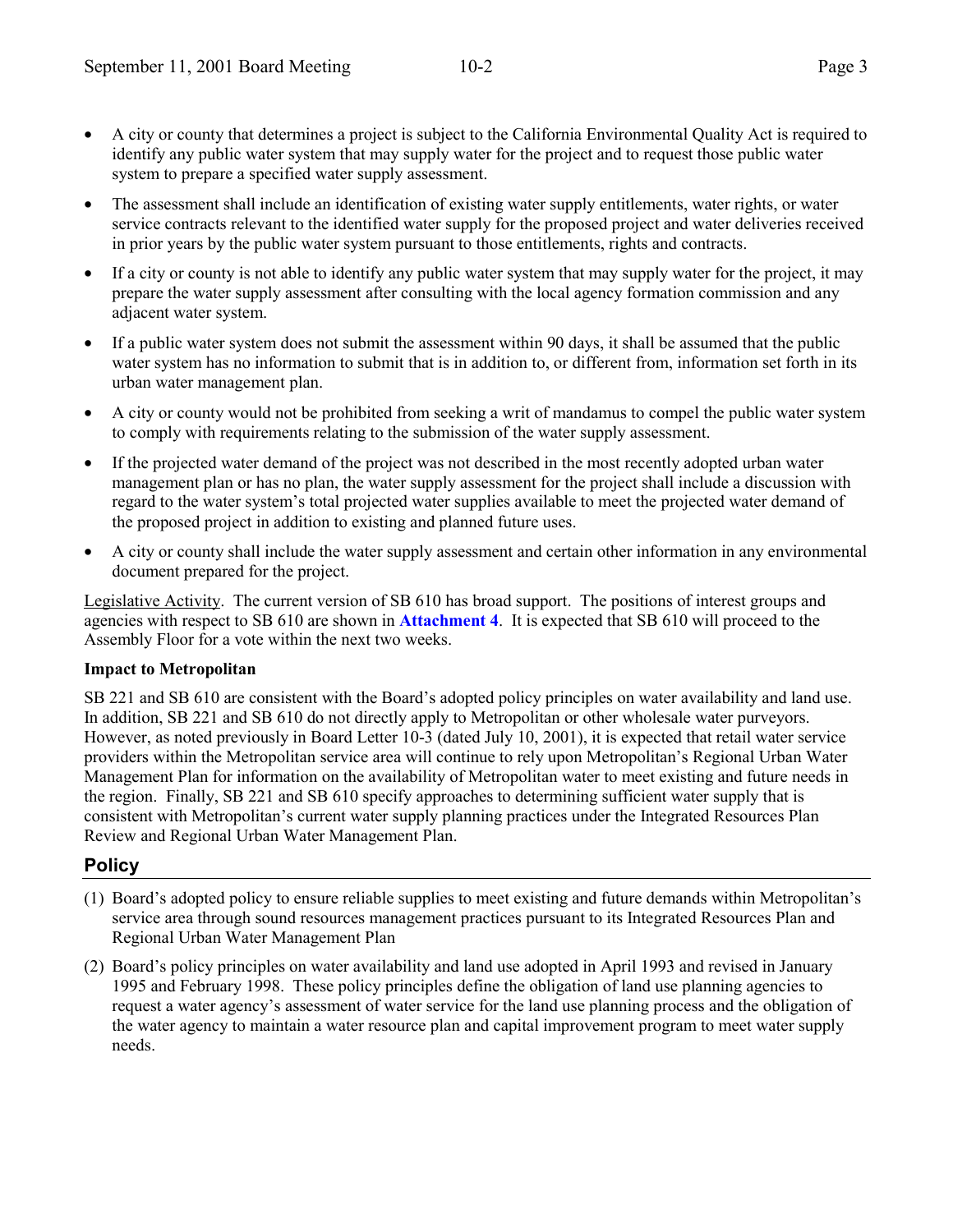# **Fiscal Impact**

None.

Ira, C. Man 9/7/2001

*Debra C. Man, Vice President Water Transfers & Exchanges*

*Date*

tx *Ronald R. Gastelum*

9/7/2001 *Date*

*Chief Executive Officer*

**Attachment 1 - Senate Bill No. 221** Attachment 2 - SB 221 (Kuehl) Land Use and Water Supply **Attachment 3 - Senate Bill No. 610** Attachment 4 - SB 610 (Costa) Land Use and Water Supply

BLA #1343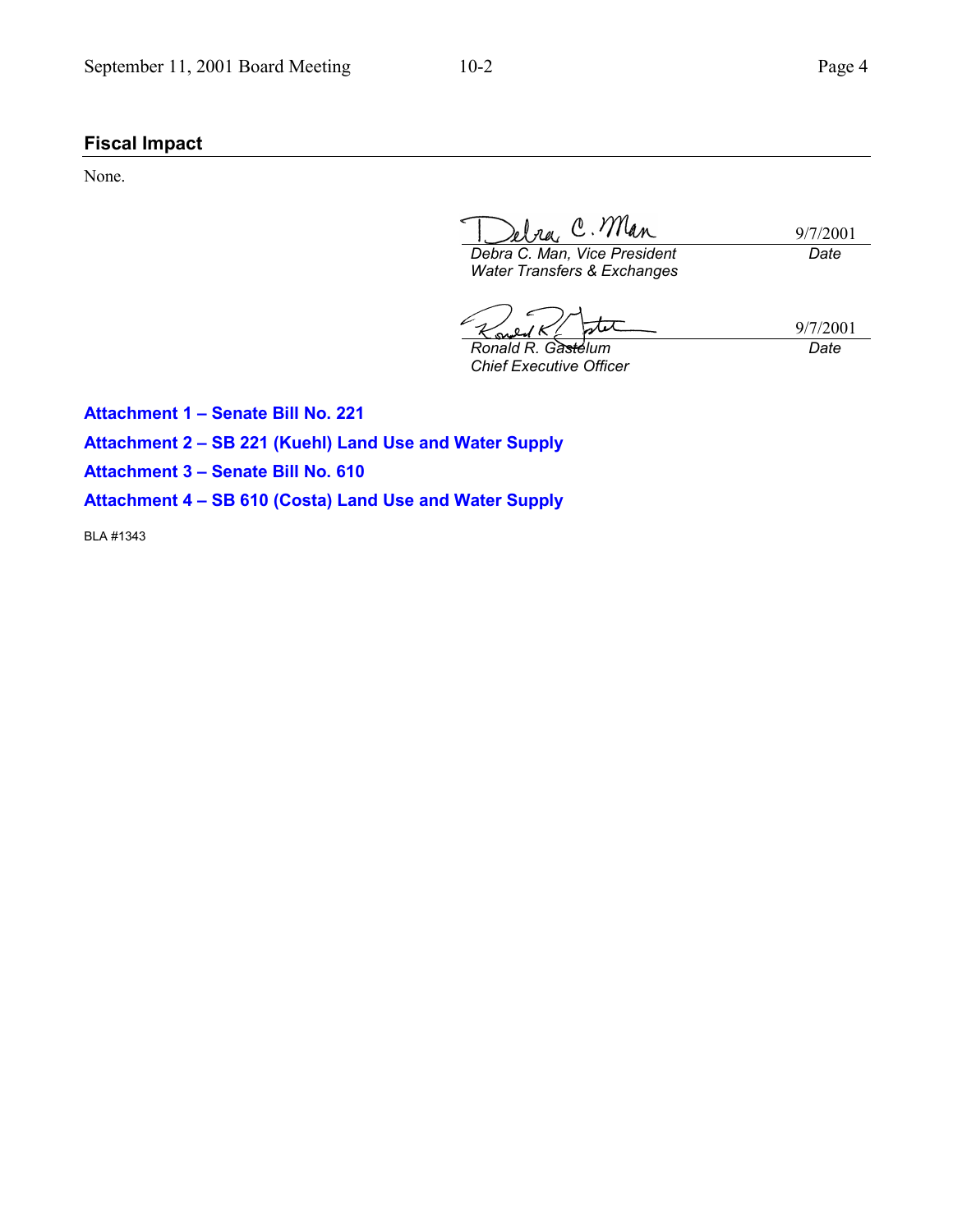# AMENDED IN ASSEMBLY AUGUST 31, 2001 AMENDED IN ASSEMBLY AUGUST 23, 2001 AMENDED IN ASSEMBLY JULY 16, 2001 AMENDED IN ASSEMBLY JUNE 25, 2001 AMENDED IN SENATE JUNE 4, 2001 AMENDED IN SENATE MAY 30, 2001 AMENDED IN SENATE MAY 17, 2001 AMENDED IN SENATE MAY 8, 2001 AMENDED IN SENATE APRIL 26, 2001

**SENATE BILL** No. 221

**Introduced by Senator Kuehl (Coauthors: Senators Machado and Perata)** (Coauthors: Assembly Members Chan, Goldberg, Pavley, Strom-Martin, and Thomson)

February 14, 2001

An act to amend Section 11010 of the Business and Professions Code, and to amend Section 65867.5 of, and to add Sections 66455.3 and 66473.7 to, the Government Code, relating to land use.

LEGISLATIVE COUNSEL'S DIGEST

SB 221, as amended, Kuehl. Land use: water supplies.

(1) Under the Subdivision Map Act, a legislative body of a city or county is required to deny approval of a tentative map, or a parcel map for which a tentative map is not required, if it makes any of a number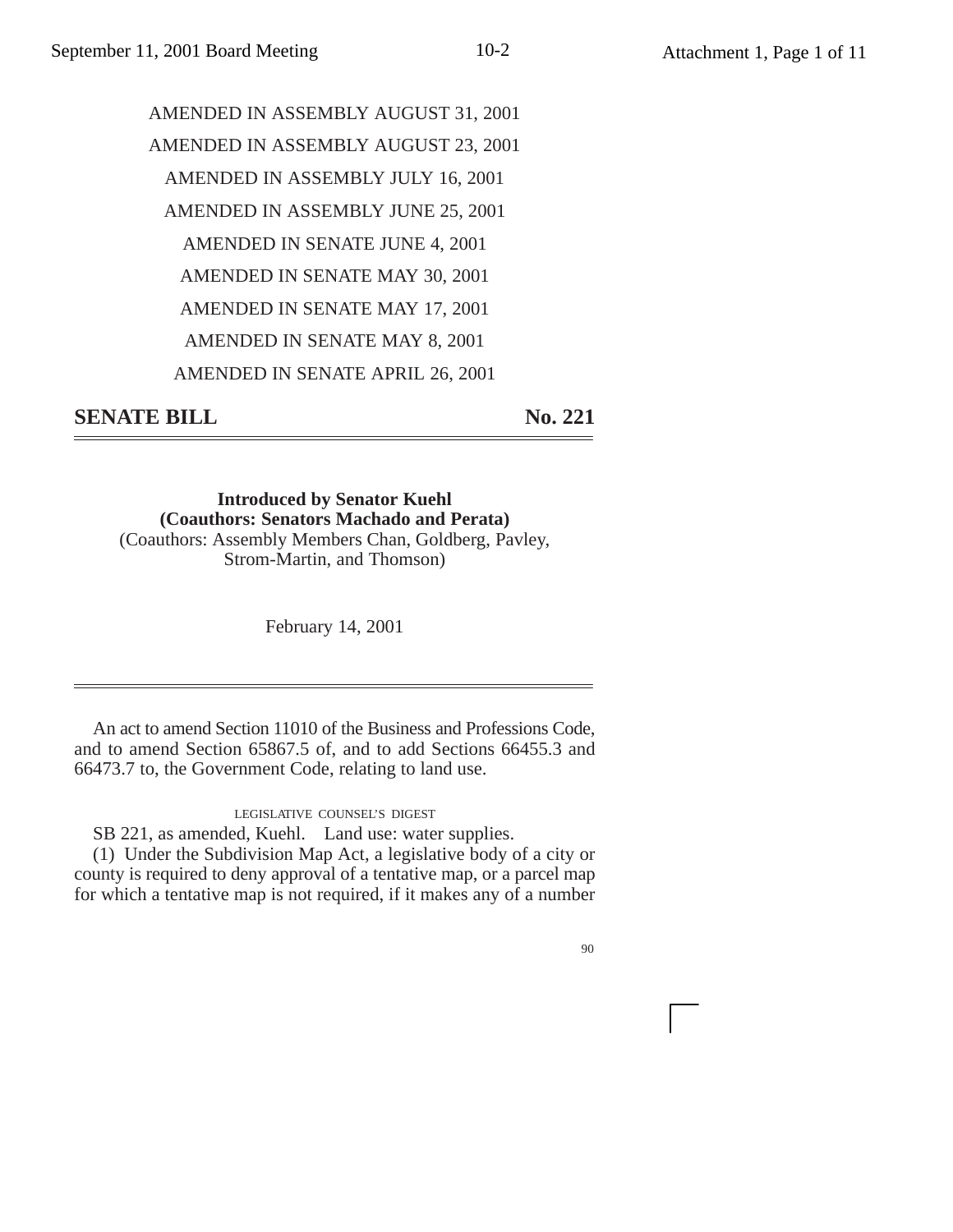**SB 221 — 2 —**

of specified findings. Under the Planning and Zoning Law, a city, county, or city and county may not approve a development agreement unless the legislative body finds that the agreement is consistent with the general plan and any applicable specific plan.

This bill would prohibit approval of a tentative map, or a parcel map for which a tentative map was not required, or a development agreement for a subdivision of property of more than 500 dwelling units, except as specified, including the design of the subdivision or the type of improvement, unless the legislative body of a city or county or the designated advisory agency provides written verification from the applicable public water system that a sufficient water supply is available or, in addition, a specified finding is made by the local agency that sufficient water supplies are, or will be, available prior to completion of the project.

By increasing the duties of local legislative bodies and local planning agencies and commissions, the bill would impose a state-mandated local program.

(2) Existing law requires any person who intends to offer subdivided lands within California for sale or lease to file with the Department of Real Estate an application for a public report consisting of a notice of intention and a completed questionnaire that includes, among other things, a true statement of the provisions, if any, that have been made for public utilities in the proposed subdivision, including water, electricity, gas, telephone, and sewerage facilities.

This bill would provide that for proposed subdivisions subject to specified requirements of the Subdivision Map Act, the true statement of the provisions that have been made for water is satisfied by submitting a copy of the written verification of the availability of a sufficient water supply, obtained pursuant to specified requirements as described in (1) above.

(3) The California Constitution requires the state to reimburse local agencies and school districts for certain costs mandated by the state. Statutory provisions establish procedures for making that reimbursement.

This bill would provide that no reimbursement is required by this act for a specified reason.

Vote: majority. Appropriation: no. Fiscal committee: yes. State-mandated local program: yes.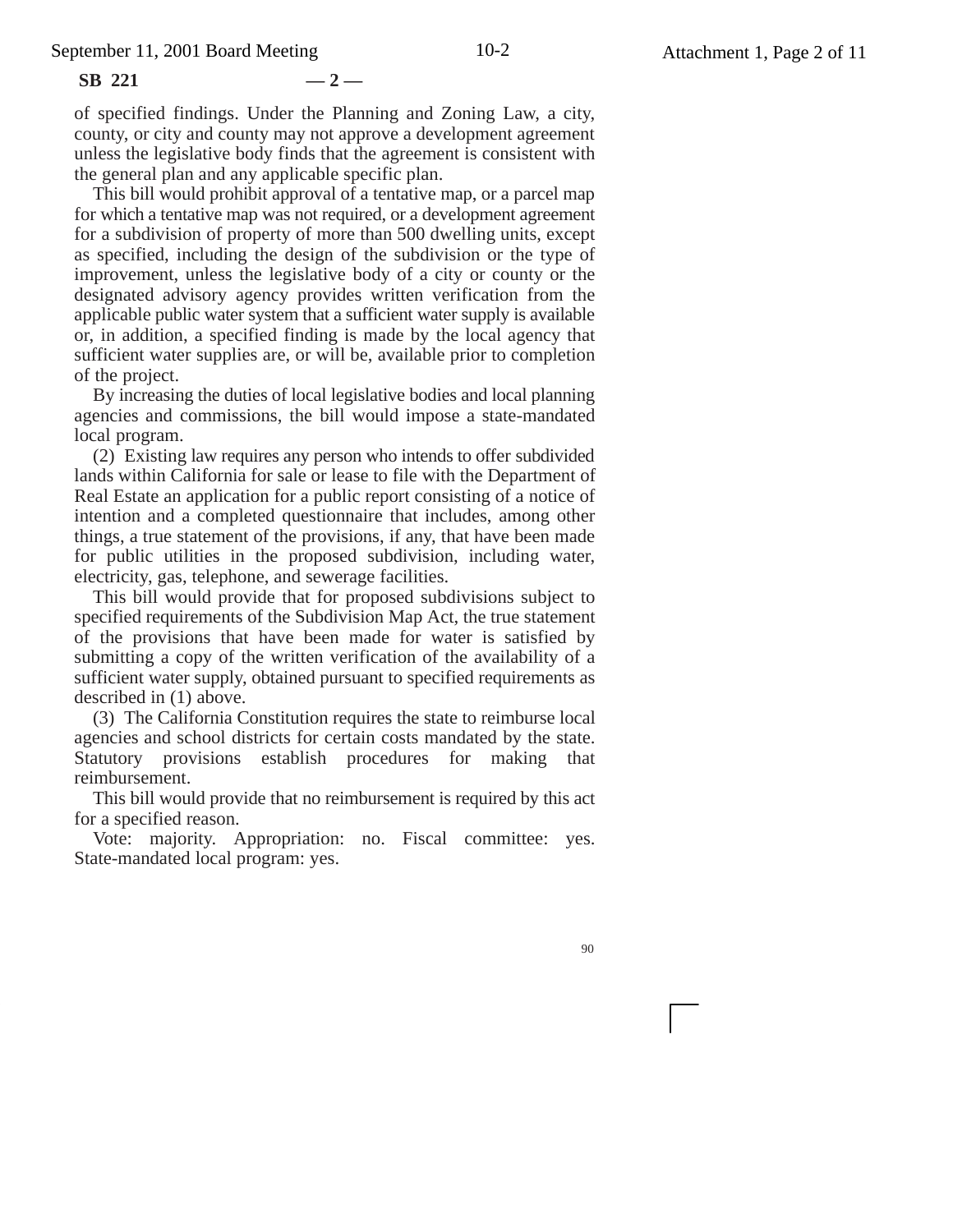**—3— SB 221**

*The people of the State of California do enact as follows:*

1 2 SECTION 1. Section 11010 of the Business and Professions Code is amended to read:

3 4 subdivision (c) or elsewhere in this chapter, any person who 5 6 7 8 11010. (a) Except as otherwise provided pursuant to intends to offer subdivided lands within this state for sale or lease shall file with the Department of Real Estate an application for a public report consisting of a notice of intention and a completed questionnaire on a form prepared by the department.

9 10 information about the subdivided lands and the proposed offering: (b) The notice of intention shall contain the following

- 11 (1) The name and address of the owner.
- 12 (2) The name and address of the subdivider.
- 13 (3) The legal description and area of lands.

14 15 (4) A true statement of the condition of the title to the land, particularly including all encumbrances thereon.

16 17 18 (5) A true statement of the terms and conditions on which it is intended to dispose of the land, together with copies of any contracts intended to be used.

19 20 21 22 23 24 25 26 27 (6) A true statement of the provisions, if any, that have been made for public utilities in the proposed subdivision, including water, electricity, gas, telephone, and sewerage facilities. For subdivided lands that were subject to the imposition of a condition pursuant to subdivision (b) of Section 66473.7 of the Government Code, the true statement of the provisions made for water shall be satisfied by submitting a copy of the written verification of the available water supply obtained pursuant to subdivision (b) of Section 66473.7 of the Government Code.

28 29 (7) A true statement of the use or uses for which the proposed subdivision will be offered.

30 31 (8) A true statement of the provisions, if any, limiting the use or occupancy of the parcels in the subdivision.

32 (9) A true statement of the amount of indebtedness that is a lien

33 34 35 upon the subdivision or any part thereof, and that was incurred to pay for the construction of any onsite or offsite improvement, or any community or recreational facility.

36 (10) A true statement or reasonable estimate, if applicable, of

37 the amount of any indebtedness which has been or is proposed to

38 be incurred by an existing or proposed special district, entity,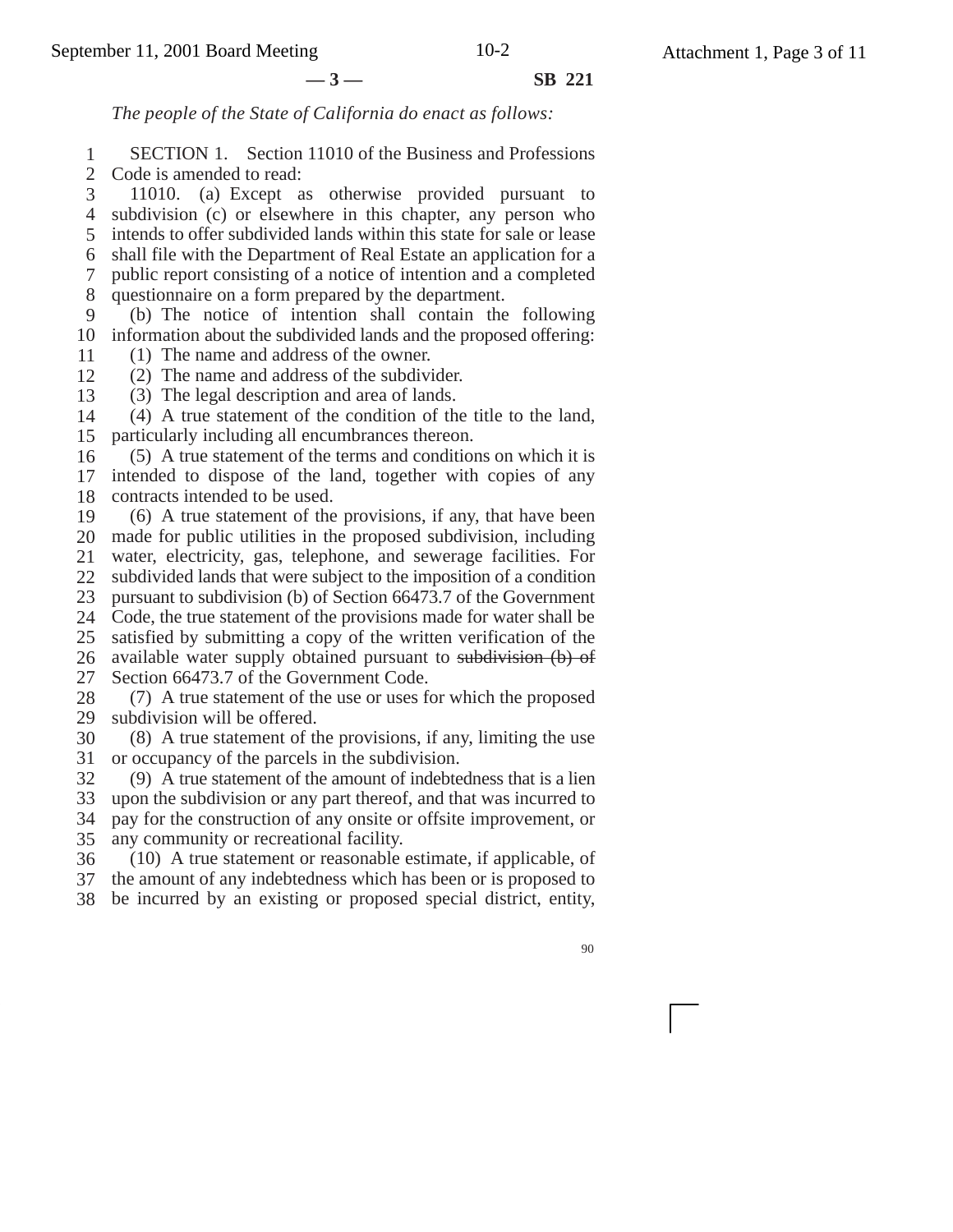**SB 221 — 4 —**

1 2 3 thereof, is located, and that is to pay for the construction or 4 installation of any improvement or to furnish community or 5 6 7 taxing area, assessment district, or community facilities district within the boundaries of which, the subdivision, or any part recreational facilities to that subdivision, and which amounts are to be obtained by ad valorem tax or assessment, or by a special assessment or tax upon the subdivision, or any part thereof.

8 9 10 11 12 (11) (A) As to each school district serving the subdivision, a statement from the appropriate district that indicates the location of each high school, junior high school, and elementary school serving the subdivision, or documentation that a statement to that effect has been requested from the appropriate school district.

13 14 15 16 17 18 19 20 (B) In the event that, as of the date the notice of intention and application for issuance of a public report are otherwise deemed to be qualitatively and substantially complete pursuant to Section 11010.2, the statement described in subparagraph (A) has not been provided by any school district serving the subdivision, the person who filed the notice of intention and application for issuance of a public report immediately shall provide the department with the name, address, and telephone number of that district.

21 22 23 (12) The location of all existing airports, and of all proposed airports shown on the general plan of any city or county, located within two statute miles of the subdivision.

24 25 26 (13) A true statement, if applicable, referencing any soils or geologic report or soils and geologic reports that have been prepared specifically for the subdivision.

27 28 29 30 (14) A true statement of whether or not fill is used, or is proposed to be used in the subdivision and a statement giving the name and the location of the public agency where information concerning soil conditions in the subdivision is available.

31 32 (15) Any other information that the owner, his or her agent, or the subdivider may desire to present.

33 34 35 36 (c) The commissioner may, by regulation, or on the basis of the particular circumstances of a proposed offering, waive the requirement of the submission of a completed questionnaire if the commissioner determines that prospective purchasers or lessees of

37 38 the subdivision interests to be offered will be adequately protected through the issuance of a public report based solely upon

39 information contained in the notice of intention.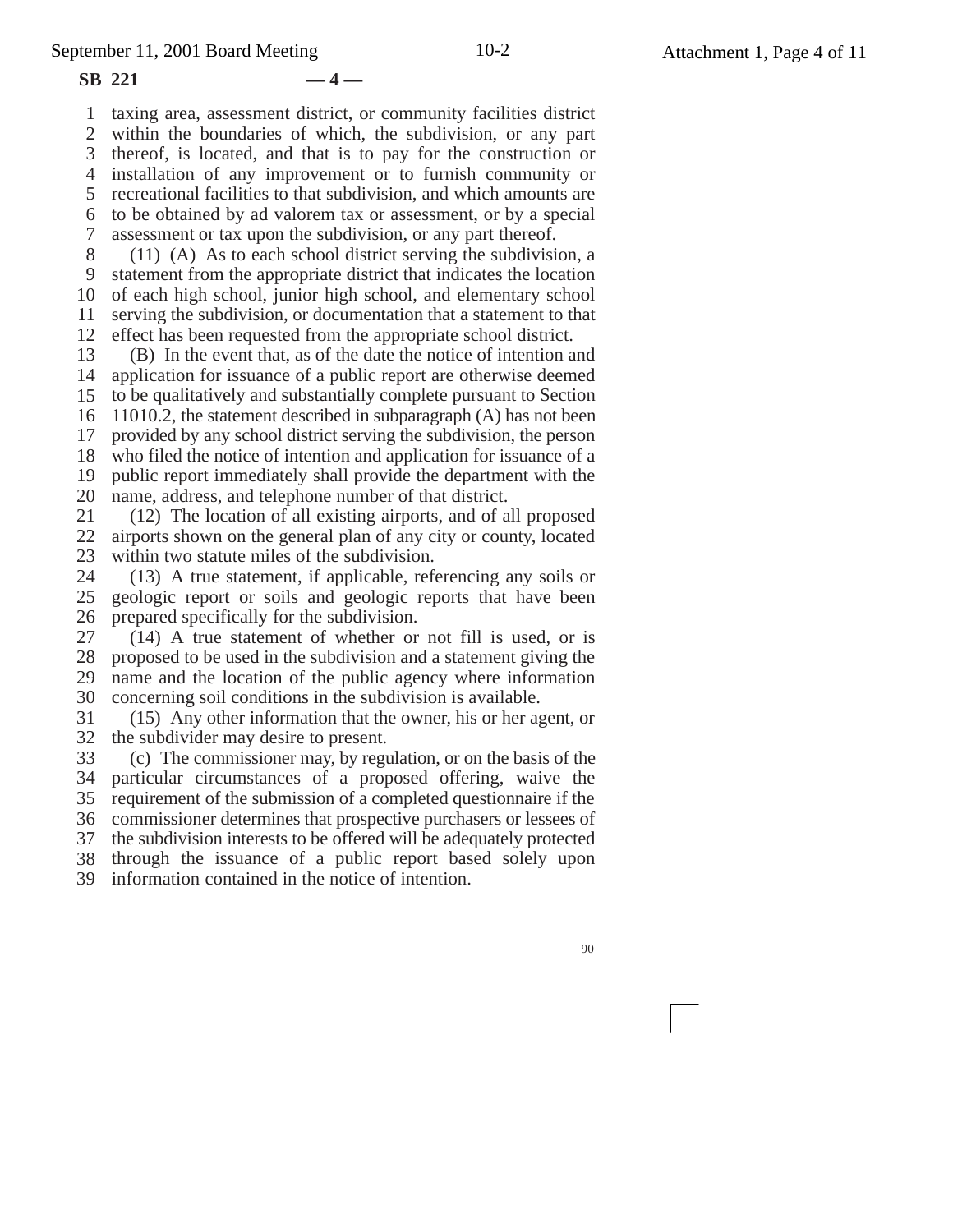**—5— SB 221**

1 2 3 4 5 6 7 SEC. 2. Section 65867.5 of the Government Code is amended to read: 65867.5. (a) A development agreement is a legislative act that shall be approved by ordinance and is subject to referendum. (b) A development agreement shall not be approved unless the legislative body finds that the provisions of the agreement are consistent with the general plan and any applicable specific plan.

8 9 10 11 (c) A development agreement that includes a subdivision, as defined in Section 66473.7, shall not be approved unless the agreement provides that any tentative map prepared for the subdivision will comply with the provisions of Section 66473.7.

12 13 read: SEC. 3. Section 66455.3 is added to the Government Code, to

14 15 16 17 18 19 20 66455.3. Not later than five days after a city or county has determined that a tentative map application for a proposed subdivision, as defined in Section 66473.7, is complete pursuant to Section 65943, the local agency shall send a copy of the application to any water supplier that is, or may become, a public water system, as defined in Section 10912 of the Water Code, that may supply water for the subdivision.

21 22 SEC. 4. Section 66473.7 is added to the Government Code, to read:

23 24 66473.7. (a) For the purposes of this section, the following definitions apply:

25 26 27 28 29 30 (1) ''Subdivision'' means a proposed residential development of more than 500 dwelling units, except that for a public water system that has fewer than 5,000 service connections, ''subdivision'' means any proposed residential development that would account for an increase of 10 percent or more in the number of the public water system's existing service connections.

31 32 33 34 35 36 (2) ''Sufficient water supply'' means the total water supplies available during normal, single-dry, and multiple-dry years within a 20-year projection that will meet the projected demand associated with the proposed subdivision, in addition to existing and planned future uses, including, but not limited to, agricultural and industrial uses. In determining ''sufficient water supply,'' all

37 of the following factors shall be considered:

38 39 of at least 20 years. (A) The availability of water supplies over a historical record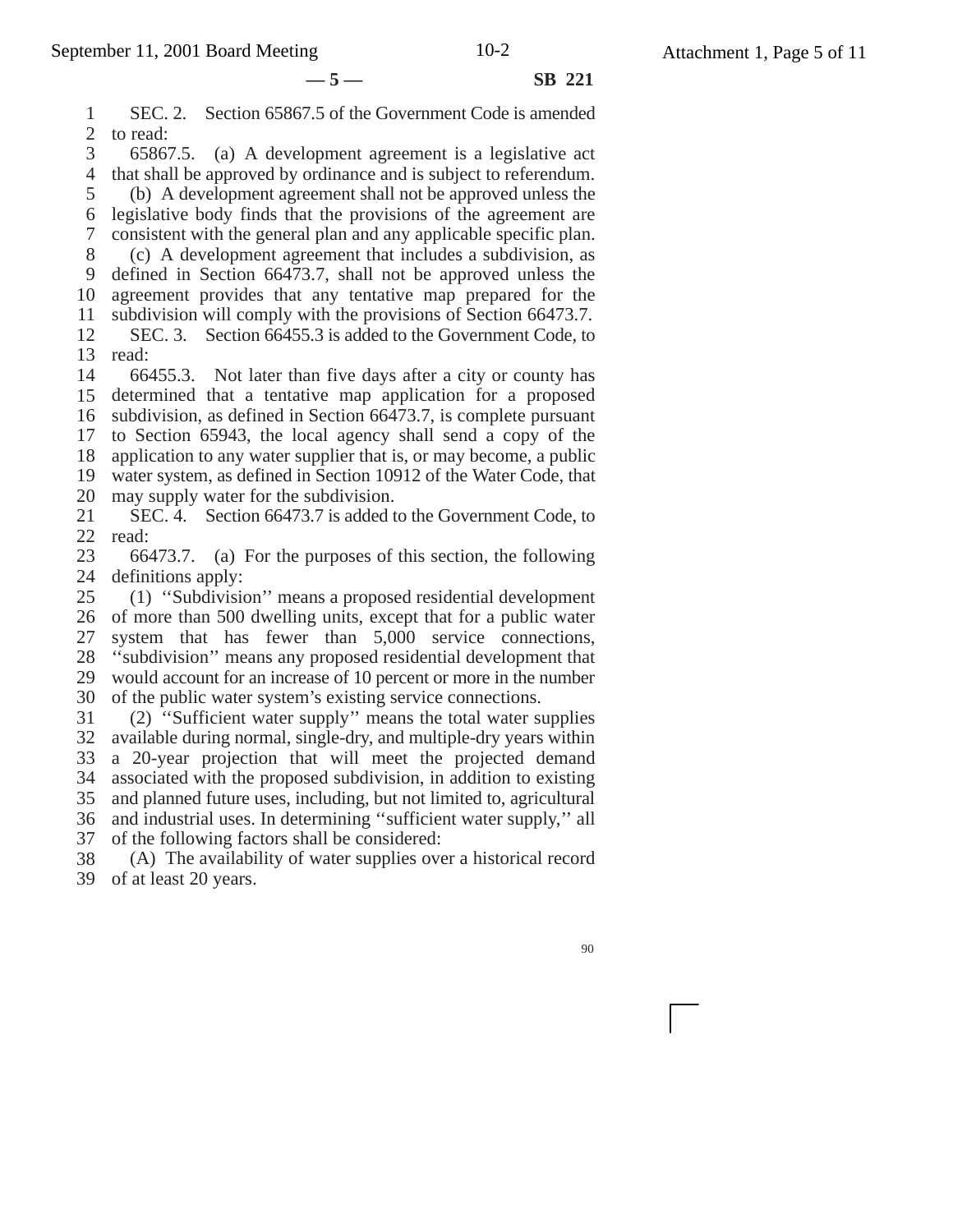#### **SB 221 — 6 —**

1 (B) The applicability of an urban water shortage contingency

2 analysis prepared pursuant to Section 10632 of the Water Code that

3 includes actions to be undertaken by the public water system in

4 response to water supply shortages.

5 6 use sector pursuant to a resolution or ordinance adopted, or a 7 8 9 (C) The reduction in water supply allocated to a specific water contract entered into, by the public water system, as long as that resolution, ordinance, or contract does not conflict with Section 354 of the Water Code.

10 11 12 13 14 *local water initiatives such as CALFED and Colorado River* 15 16 *the criteria of subdivision (d). (D) The amount of water that the water supplier can reasonably rely on receiving from other water supply projects, such as conjunctive use, reclaimed water, water conservation, and water transfer, including programs identified under federal, state, and tentative agreements, to the extent that these water supplies meet*

17 18 may become as a result of servicing the subdivision included in a 19 20 21 (3) ''Public water system'' means the water supplier that is, or tentative map pursuant to subdivision (b), a public water system, as defined in Section 10912 of the Water Code, that may supply water for a subdivision.

22 23 24 25 26 27 28 29 30 31 (b) (1) The legislative body of a city or county or the advisory agency, to the extent that it is authorized by local ordinance to approve, conditionally approve, or disapprove the tentative map, shall include as a condition in any tentative map that includes a subdivision a requirement that a sufficient water supply shall be available. Proof of the availability of a sufficient water supply shall be requested by the subdivision applicant or local agency, at the discretion of the local agency, and shall be based on written verification from the applicable public water system within 90 days of a request.

32 33 34 35 (2) If the public water system fails to deliver the written verification as required by this section, the local agency or any other interested party may seek a writ of mandamus to compel the public water system to comply.

36 37 38 39 40 (3) If the written verification provided by the applicable public water system indicates that the public water system is unable to provide a sufficient water supply that will meet the projected demand associated with the proposed subdivision, then the local agency may make a finding, after consideration of the written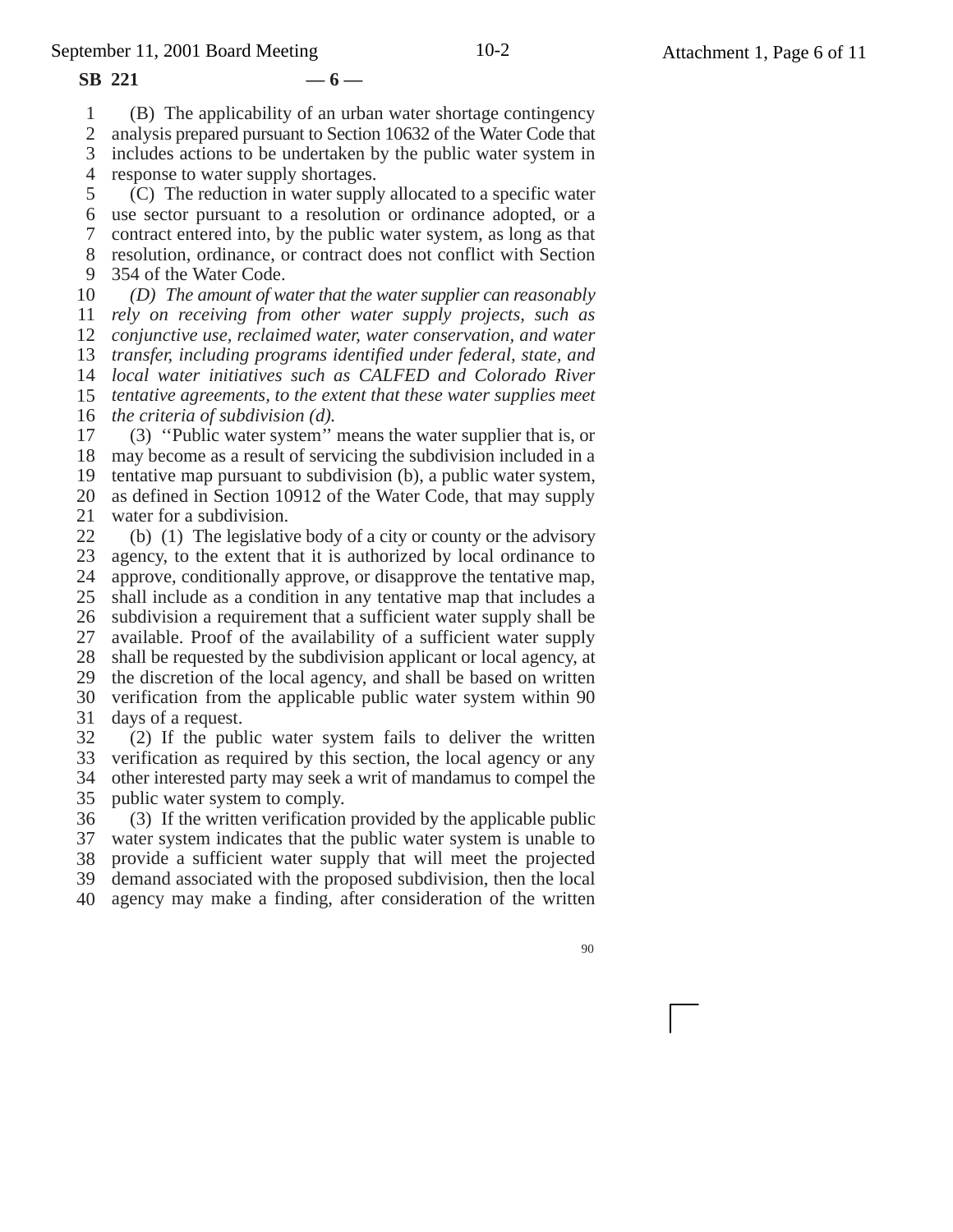**—7— SB 221**

1 verification by the applicable public water system, that additional

2 3 water supplies not accounted for by the public water system are, or will be, available prior to completion of the subdivision that will

4 satisfy the requirements of this section. This finding shall be made

5 on the record and supported by substantial evidence.

6 (4) If the written verification is not provided by the public

7 8 water system, notwithstanding the local agency or other interested

9 party securing a writ of mandamus to compel compliance with this section, then the local agency may make a finding that sufficient

10 water supplies are, or will be, available prior to completion of the

11 subdivision that will satisfy the requirements of this section. This

12 finding shall be made on the record and supported by substantial

13 evidence.

14 15 16 17 18 19 (c) The applicable public water system's written verification of its ability or inability to provide a sufficient water supply that will meet the projected demand associated with the proposed subdivision as required by subdivision (b) shall be supported by substantial evidence. The substantial evidence may include, but is not limited to, any of the following:

20 21 22 (1) The public water system's most recently adopted urban water management plan adopted pursuant to Part 2.6 (commencing with Section 10610) of Division 6 of the Water

23 Code.

24 25 26 (2) A water supply assessment that was completed pursuant to Part 2.10 (commencing with Section 10910) of Division 6 of the Water Code.

27 28 29 30 (3) Other information relating to the sufficiency of the water supply that contains analytical information that is substantially similar to the assessment required by Section 10635 of the Water Code.

31 32 33 34 35 36 (d) When the written verification pursuant to subdivision (b) relies on projected water supplies that are not currently available to the public water system, to provide a sufficient water supply to the subdivision, the written verification as to those projected water supplies shall be based on all of the following elements, to the extent each is applicable:

37 38 39 40 (1) Written contracts or other proof of valid rights to the identified water supply that identify the terms and conditions under which the water will be available to serve the proposed subdivision.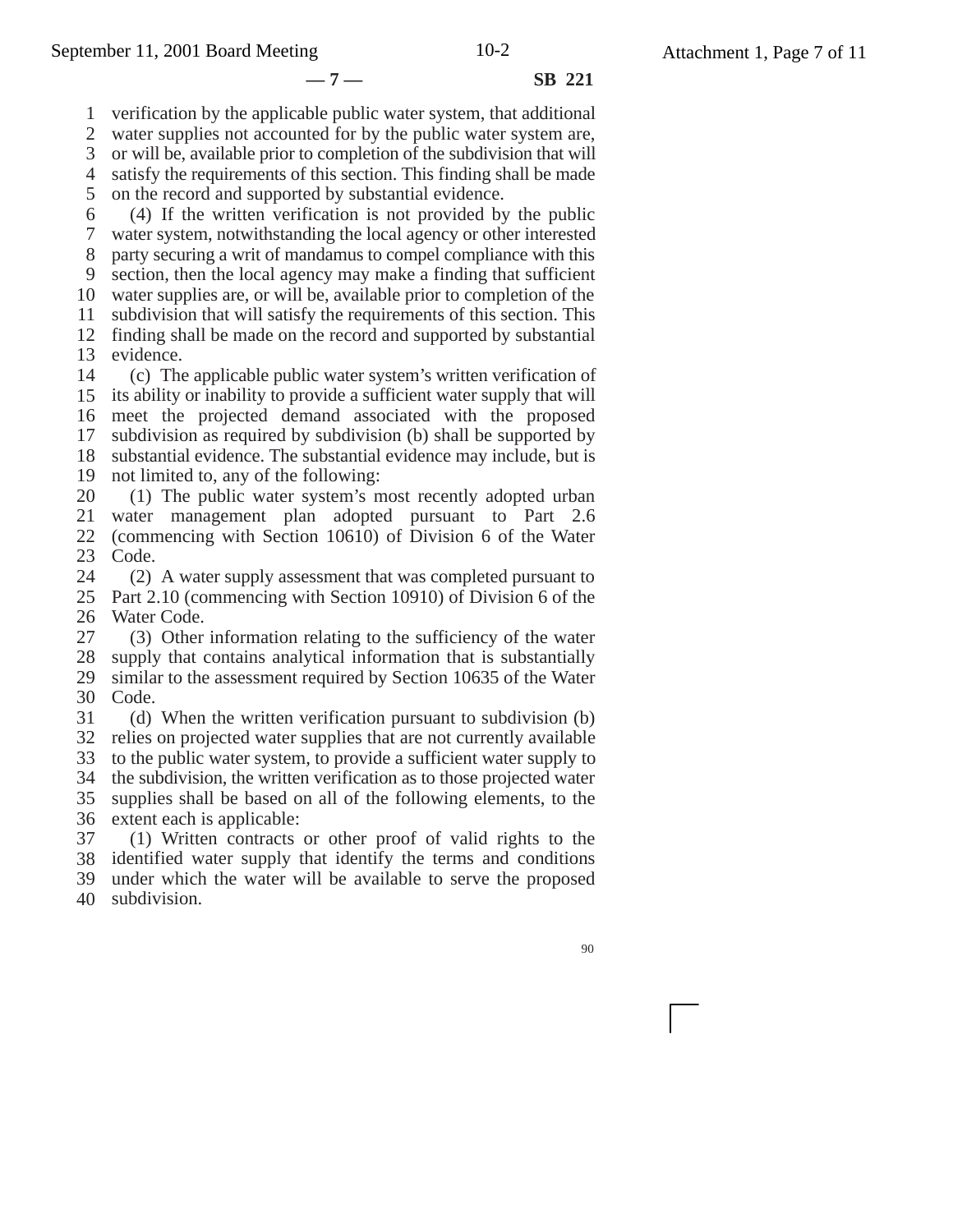**SB 221 — 8 —**

1 2 3 (2) Copies of a capital outlay program for financing the delivery of a sufficient water supply that has been adopted by the applicable governing body.

4 5 6 (3) Securing of applicable federal, state, and local permits for construction of necessary infrastructure associated with supplying a sufficient water supply.

7 8 9 (4) Any necessary regulatory approvals that are required in order to be able to convey or deliver a sufficient water supply to the subdivision.

10 11 12 13 (e) If there is no public water system, the local agency shall make a written finding of sufficient water supply based on the evidentiary requirements of subdivisions (c) and (d) and identify the mechanism for providing water to the subdivision.

14 15 16 17 18 19 20 21 22 23 24 (f) In making any findings or determinations under this section, a local agency, or designated advisory agency, may work in conjunction with the project applicant and the public water system to secure water supplies sufficient to satisfy the demands of the proposed subdivision. If the local agency secures water supplies pursuant to this subdivision, which supplies are acceptable to and approved by the governing body of the public water system as suitable for delivery to customers, it shall work in conjunction with the public water system to implement a plan to deliver that water supply to satisfy the long-term demands of the proposed subdivision.

25 26 27 28 29 30 31 32 33 34 foreseeable impacts have previously been evaluated in a document 35 36 (Division 13 (commencing with Section 21000) of the Public 37 38 *(Public Law 91-190)* for the proposed subdivision, the public 39 40 (g) The written verification prepared under this section shall also include a description, to the extent that data is *reasonably* available based on *published* records maintained by federal, state, and *and state agencies, and public records of* local agencies, of the reasonably foreseeable impacts of the proposed subdivision on the availability of water resources for agricultural and industrial uses within the public water system's service area that are not currently receiving water from the public water system but are utilizing the same sources of water. To the extent that those reasonably prepared pursuant to the California Environmental Quality Act Resources Code) *or the National Environmental Policy Act* water system may utilize that information in preparing the written verification.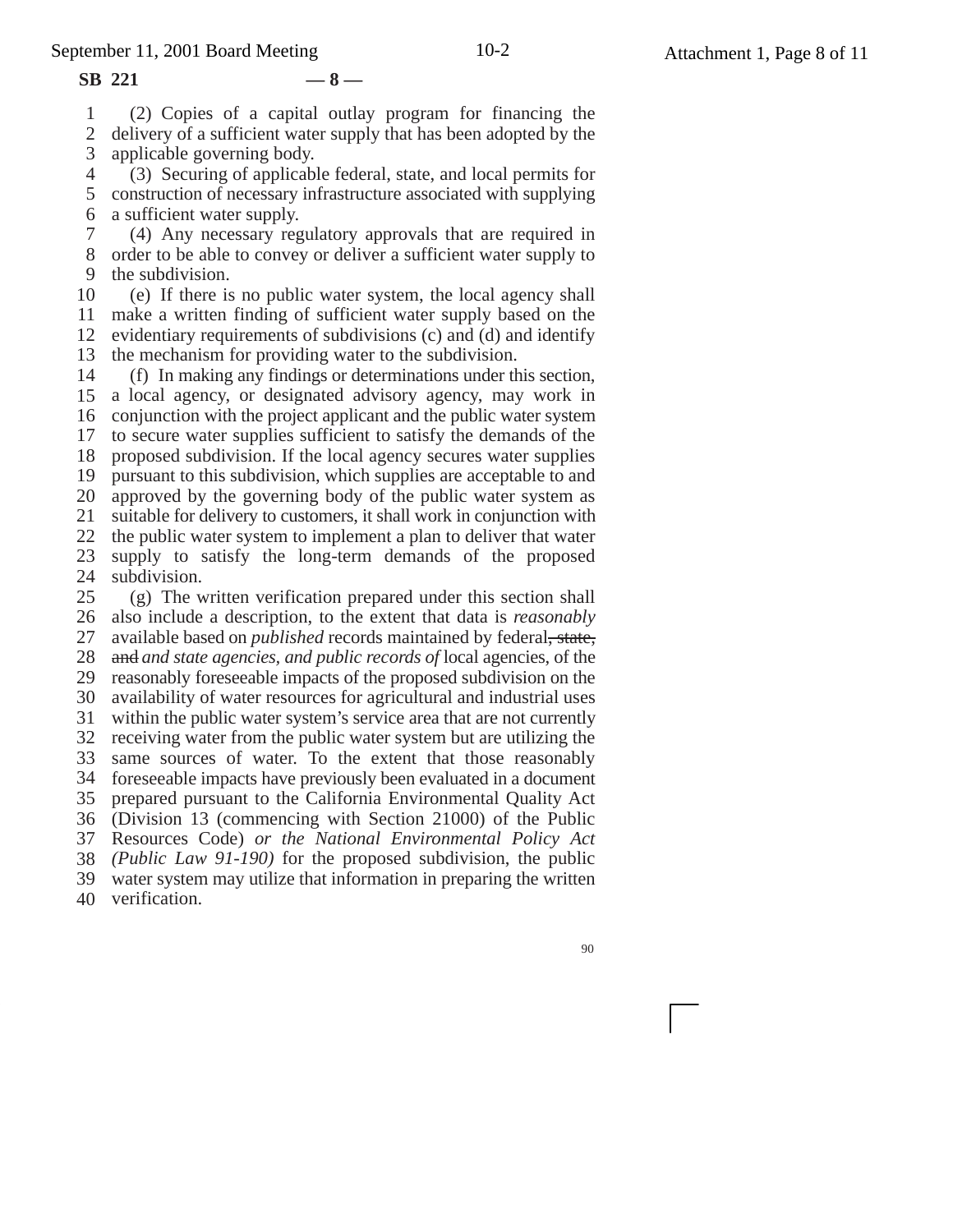**—9— SB 221**

1 2 3 4 5 6 7 (h) Where a water supply for a proposed subdivision includes groundwater, the public water system serving the proposed subdivision shall demonstrate *evaluate*, based on substantial evidence, that it*the extent to which it or the landowner* has the right to extract the additional groundwater needed to supply the proposed subdivision. Nothing in this subdivision is intended to modify state law with regard to groundwater rights.

8 9 10 11 12 13 14 (i) This section shall not apply to any residential project proposed for a site that is within an urbanized area and has been previously developed for urban uses, or where the immediate contiguous properties surrounding the residential project site are, or previously have been, developed for urban uses, or housing projects that are exclusively for very low and low-income households.

15 16 17 18 19 20 (j) The determinations made pursuant to this section shall be consistent with the obligation of a public water system to grant a priority for the provision of available and future water resources or services to proposed housing developments that help meet the city's or county's share of the regional housing needs for lower income households, pursuant to Section 65589.7.

21 22 23 (k) If a public water system verifies that a sufficient water supply is not available to serve the proposed subdivision pursuant to subdivision (b), a copy of the written verification shall be sent

24 by the affected city or county to the Department of Housing and

25 Community Development and to the appropriate council of

26 governments. The department and the council of governments

27 shall consider the lack of a sufficient water supply to support new

28 residential development when determining the distribution of

29 regional housing need pursuant to Section 65584. This subdivision

30 shall not be construed to reduce the overall allocation of housing

31 need within a region. Neither the Department of Housing and

32 Community Development nor the council of governments shall

33 base its allocation of the regional housing need for very low and

34 low-income households to any city or county based on the written

35 verification of a sufficient water supply received pursuant to this

36 section.

37 (*l)*

38 *(k)* The County of San Diego shall be deemed to comply with

39 this section if the Office of Planning and Research determines that

40 all of the following conditions have been met: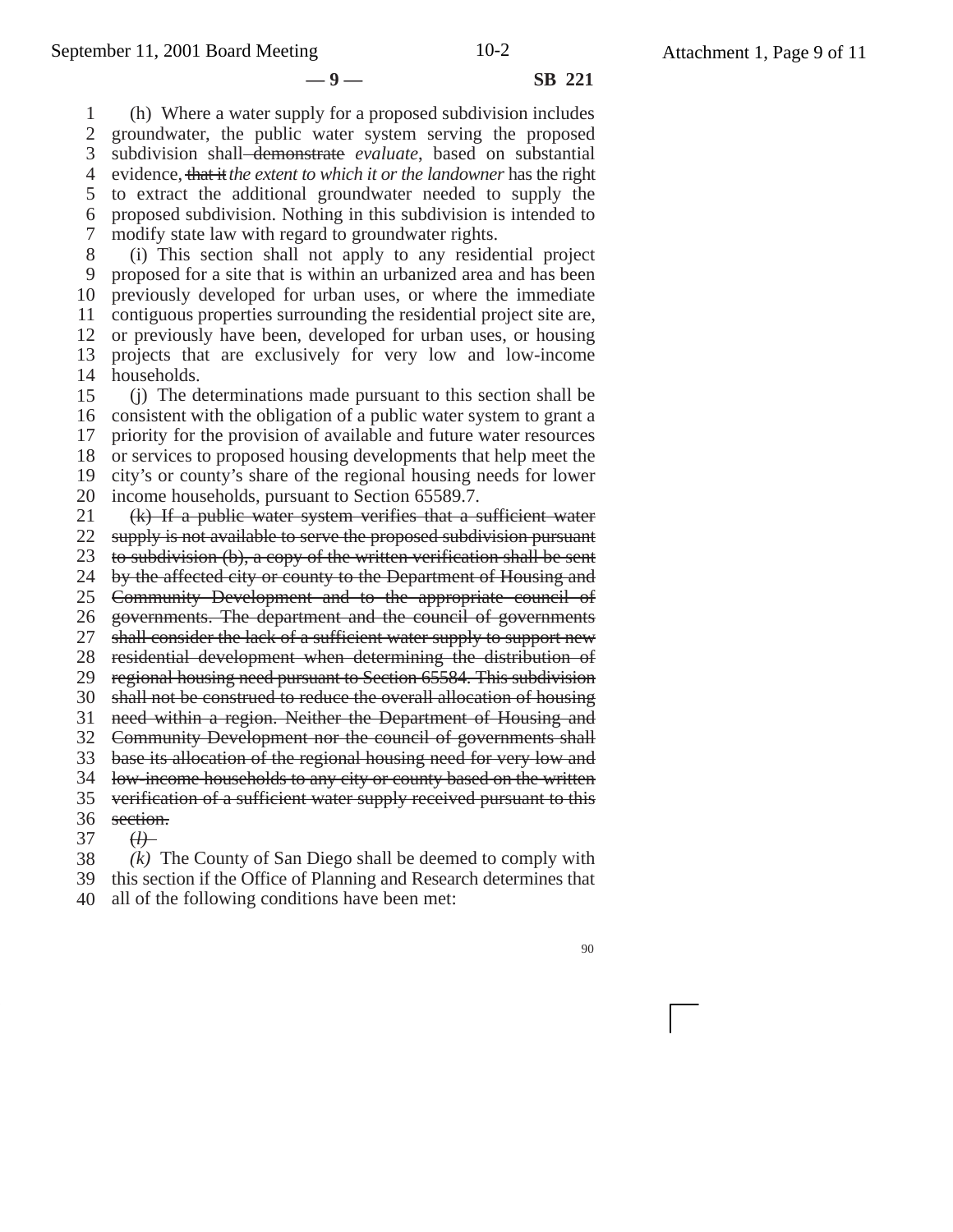1 2 3 4 developed pursuant to Proposition C as approved by the voters of  $SB$  221  $-10$  — (1) A regional growth management strategy that provides for a comprehensive regional strategy and a coordinated economic development and growth management program has been

5 the County of San Diego in November 1988, which required the 6 7 8 development of a regional growth management plan and directed the establishment of a regional planning and growth management review board.

9 10 the Water Code, within the County of San Diego has adopted an 11 12 (2) Each public water system, as defined in Section 10912 of urban water management plan pursuant to Part 2.6 (commencing with Section 10610) of the Water Code.

13 14 subdivisions, as defined in this section, by the County of San 15 16 communications to be made by the public water system to the city 17 18 to the requirements contained in this section, with regard to the 19 20 21 (3) The approval or conditional approval of tentative maps for Diego and the cities within the county requires written or county, in a format and with content that is substantially similar availability of a sufficient water supply, or the reliance on projected water supplies to provide a sufficient water supply, for a proposed subdivision.

22  $(m)$ 

23 *(l)* Nothing in this section shall preclude the legislative body of

24 a city or county, or the designated advisory agency, at the request

25 of the applicant, from making the determinations required in this

26 section earlier than required pursuant to subdivision (a).

27  $(n)$ 

28 29 or entitlement to water service or any specific level of water 30 *(m)* Nothing in this section shall be construed to create a right service.

31  $\left(\Theta\right)$ 

32 33 34 service to its existing customers or to any potential future 35 customers. *(n)* Nothing in this section is intended to change existing law concerning a public water system's obligation to provide water

36  $(p)$ 

37 *(o)* Any action challenging the sufficiency of the public water

38 39 system's written verification of a sufficient water supply shall be governed by Section 66499.37.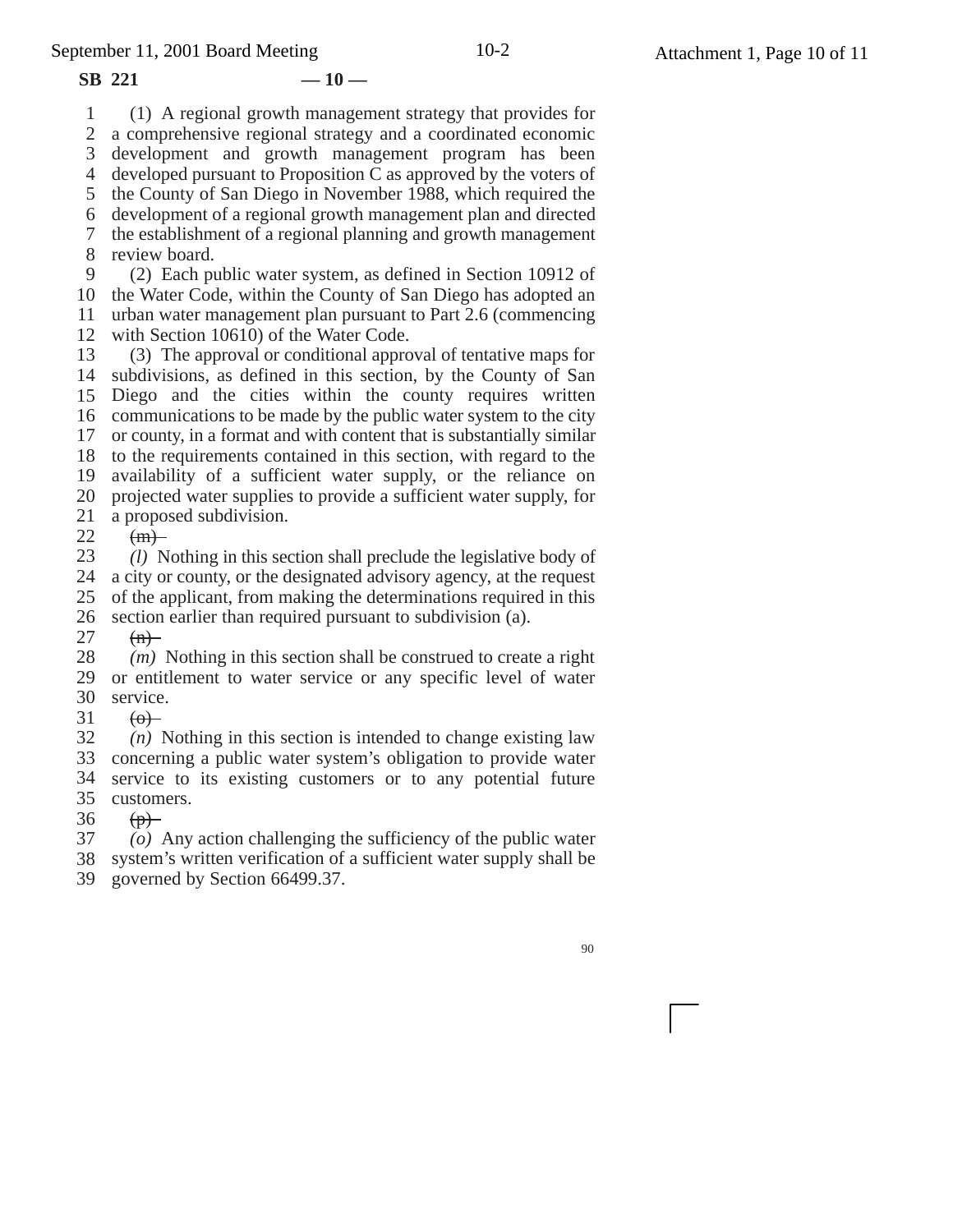# **— 11 — SB 221**

 SEC. 5. No reimbursement is required by this act pursuant to

Section 6 of Article XIII B of the California Constitution because

a local agency or school district has the authority to levy service

 charges, fees, or assessments sufficient to pay for the program or level of service mandated by this act, within the meaning of

Section 17556 of the Government Code.

O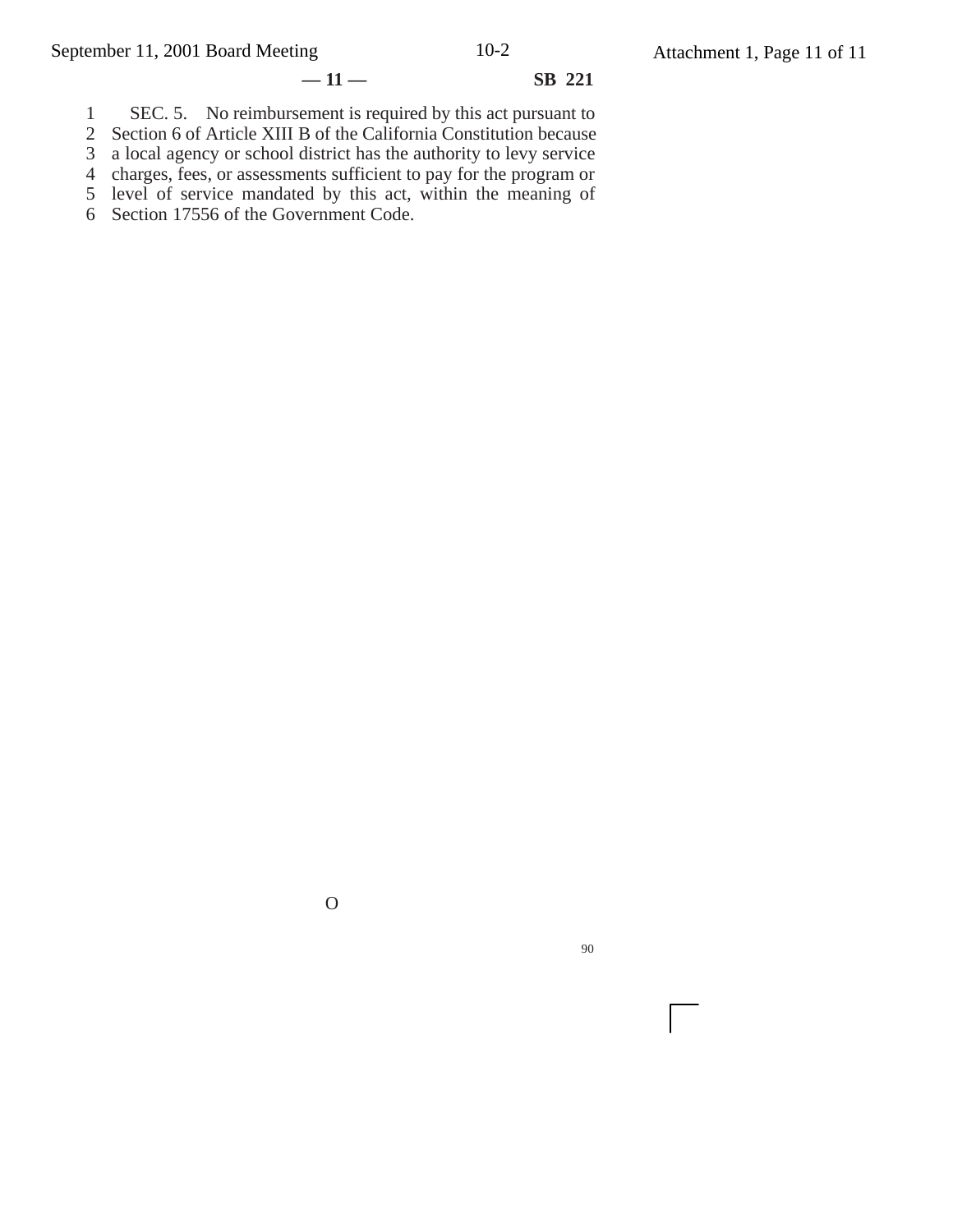# **SB 221 (Kuehl) – Land Use and Water Supply**

# **Support**

American Farmland Trust California Department of Justice (Attorney General) California Farm Bureau Federation California Grain and Feed Association California League of Conservation Voters California Municipal Utilities Association California Warehouse Association Citizens Planning Association of Santa Barbara County Clean Water Action Community Alliance With Family Farmers Defenders of Wildlife East Bay Municipal Utility District Friends of the River LandWater Monterey County League of Women Voters of California National Audubon Society Nature Conservancy Northern California Water Association Planning and Conservation League Regional Council of Rural Counties Sierra Club Sierra Nevada Alliance Ventura County Western Growers Association Yolo County Flood Control and Water Conservation District

# **Opposition**

Association of California Water Agencies California Water Association Orange County Water District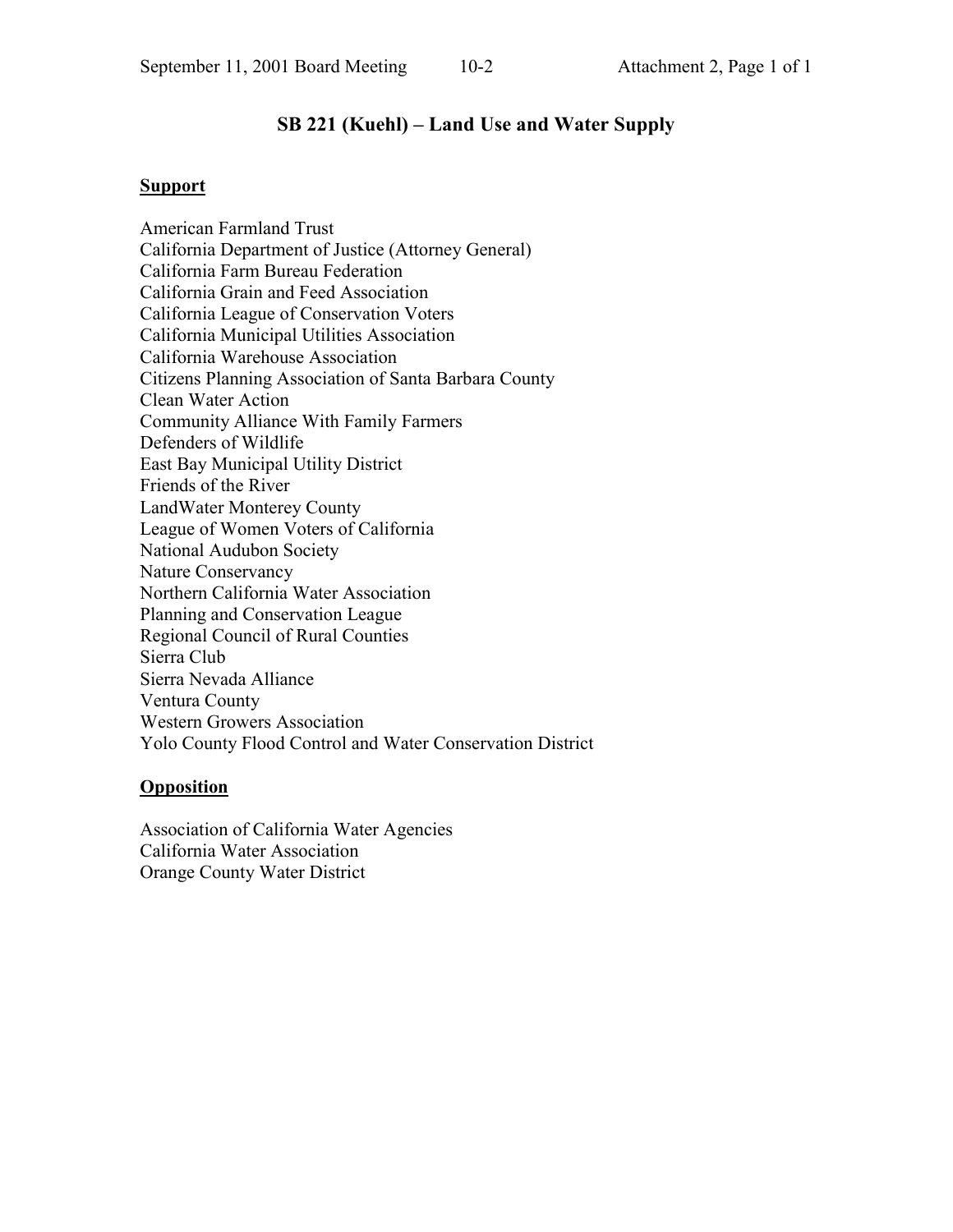#### AMENDED IN ASSEMBLY AUGUST 27, 2001

#### AMENDED IN SENATE MAY 23, 2001

**SENATE BILL** No. 610

#### **Introduced by Senator Costa**

February 22, 2001

An act to amend Section 21151.9 of the Public Resources Code, and to amend Sections 10635 *10631*, 10910, 10911, 10912, and 10915 of, and to repeal Section 10913 of, the Water Code, relating to water.

#### LEGISLATIVE COUNSEL'S DIGEST

SB 610, as amended, Costa. Water supply planning.

(1) Existing law requires every urban water supplier to include *identify*, as part of its urban water management plan an assessment of the reliability of its water service to its customers*, the existing and planned sources of water available to the supplier over a prescribed 5-year period*.

This bill would require additional information to be included as part of an urban water management plan for urban water suppliers whose water supply includes groundwater *if groundwater is identified as a source of water available to the supplier*.

(2) Existing law, under certain circumstances, requires a city or county that determines an environmental impact report is required in connection with a project, as defined, to request each public water system that may supply water for the project to assess, among other things, whether its total projected water supplies will meet the projected water demand associated with the proposed project. Existing law requires the public water system to submit the assessment to the city or county not later than 30 days from the date on which the request was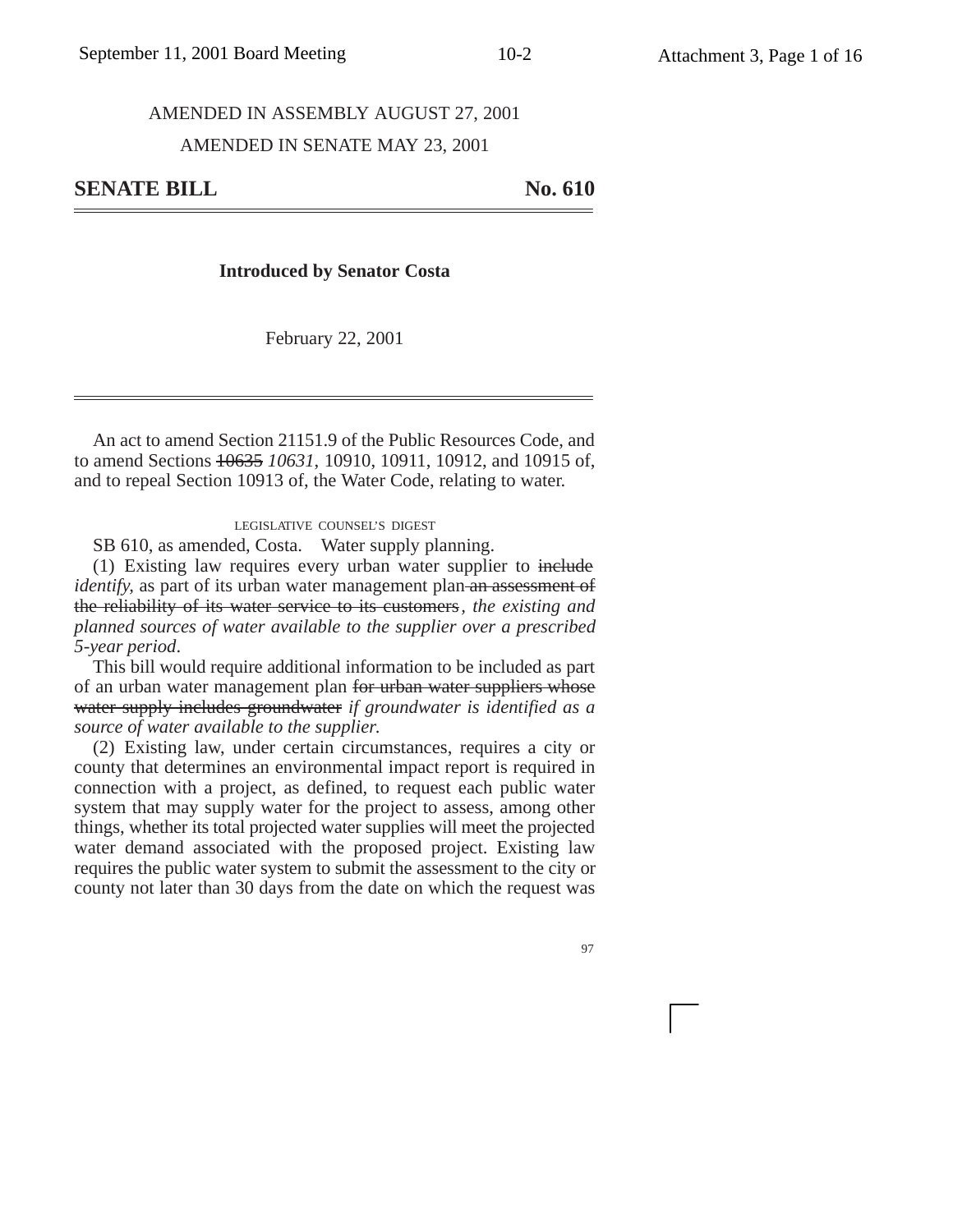#### **SB 610 — 2 —**

received and, in the absence of the submittal of an assessment, provides that it shall be assumed that the public water system has no information to submit. Existing law makes legislative findings and declarations concerning ''Proposition C,'' a measure approved by the voters of San Diego County relating to regional growth management, and provides that the procedures established by a specified review board established in connection with that measure are deemed to comply with the requirements described above relating to water supply planning by a city or county.

This bill would revise those provisions. The bill, instead, would require a city or county that determines a project is subject to the California Environmental Quality Act to identify any public water system that may supply water for the project and to request those public water systems, under certain circumstances, to assess whether its total projected water supplies will meet the projected water demand associated with the proposed project *prepare a specified water supply assessment*. The bill would require the assessment to include, among other information, an identification of existing water supply entitlements, water rights, or water service contracts relevant to the identified water supply for the proposed project and water deliveries received in prior years by the public water system pursuant to those entitlements, rights, and contracts. The bill would require the city or county, if it is not able to identify any public water system that may supply water for the project, to prepare the water supply assessment. The bill would revise the definition of ''project,'' for the purposes of these provisions, and make related changes.

The bill would authorize the city or county, *provide that* if a public water system does not submit the assessment within 90 days, to seek a writ of mandamus to compel the governing body of the public water system to comply with the requirements relating to the submission of the water supply assessment *as specified, it shall be assumed that the public water system has no information to submit that is in addition to, or different from, information set forth in its urban water management plan*. The bill would *provide that nothing in the bill's provisions prohibits the city or county from seeking a writ of mandamus to compel the public water system to comply with requirements relating to the submission of the water supply assessment.*

*The bill would* require the city or county to include the water supply assessment and certain other information in any environmental document prepared for the project pursuant to the act. By establishing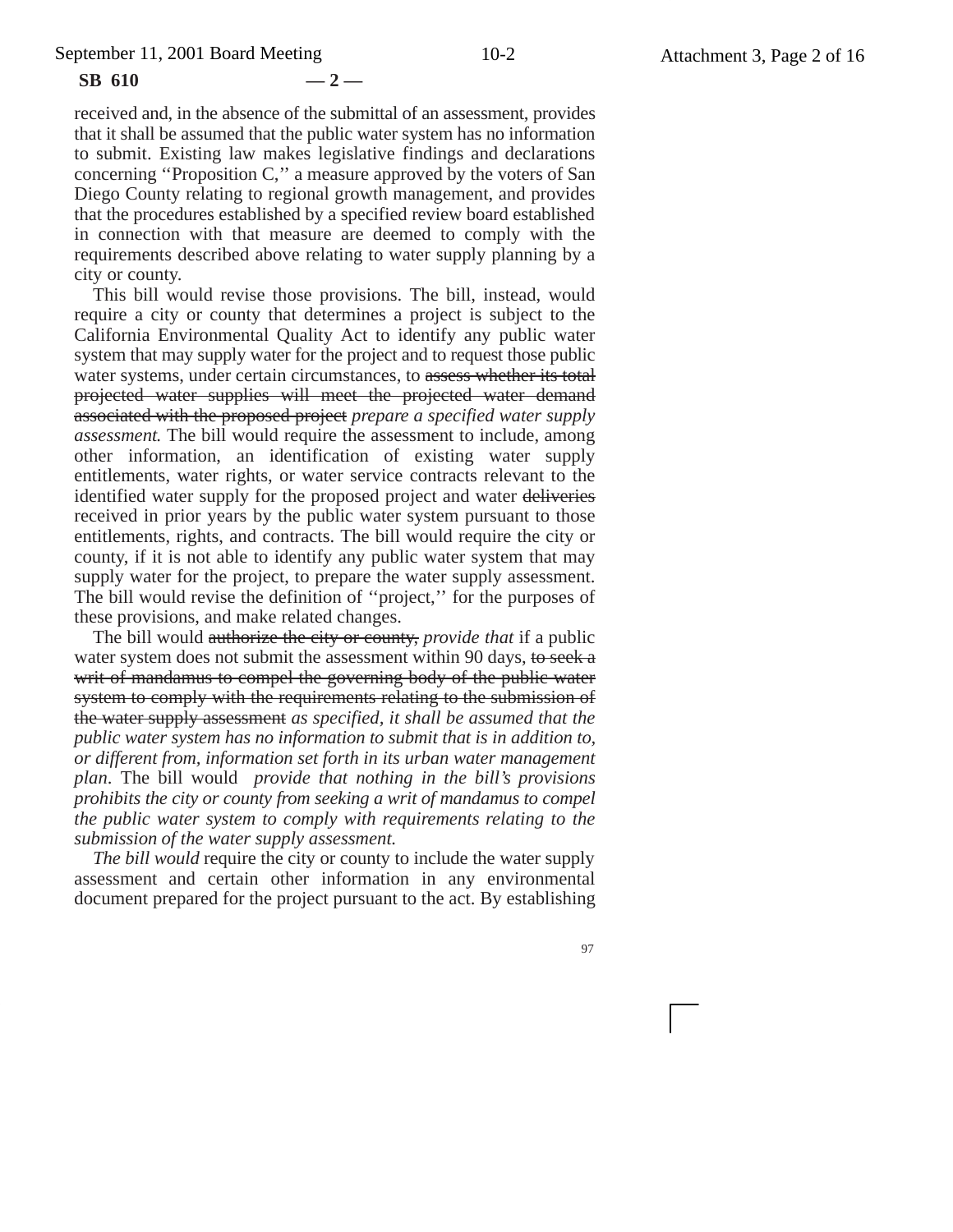duties for counties and cities, the bill would impose a state-mandated local program.

The bill would provide that the County of San Diego is deemed to comply with these water supply planning requirements if the Office of Planning and Research determines that certain requirements have been met in connection with the implementation of ''Proposition C.''

(3) The California Constitution requires the state to reimburse local agencies and school districts for certain costs mandated by the state. Statutory provisions establish procedures for making that reimbursement.

This bill would provide that no reimbursement is required by this act for a specified reason.

Vote: majority. Appropriation: no. Fiscal committee: yes. State-mandated local program: yes.

*The people of the State of California do enact as follows:*

1 2 SECTION 1. (a) The Legislature finds and declares all of the following:

3 4 (1) The length and severity of droughts in California cannot be predicted with any accuracy.

5 6 adequate water supplies are available to meet all of California's 7 (2) There are various factors that affect the ability to ensure that water demands*, now and in the future*.

8 9 10 amounts requested. (3) Because of these factors, it is not possible to guarantee a permanent water supply for all water users in California in the

11 12 carefully assess the reliability of their water supply and delivery 13 (4) Therefore, it is critical that California's water agencies systems.

14 15 has become less reliable over the last 20 years because demand for 16 water has continued to grow while supplies available for 17 eonsumptive uses have decreased. (5) Furthermore, California's overall water delivery system

18 19 *been developed in amounts sufficient to meet the increased* 20 *demand.* (6) *water has continued to grow while new supplies have not*

21 22 *supplies including water reclamation, water conservation, (6) There are a variety of measures for developing new water*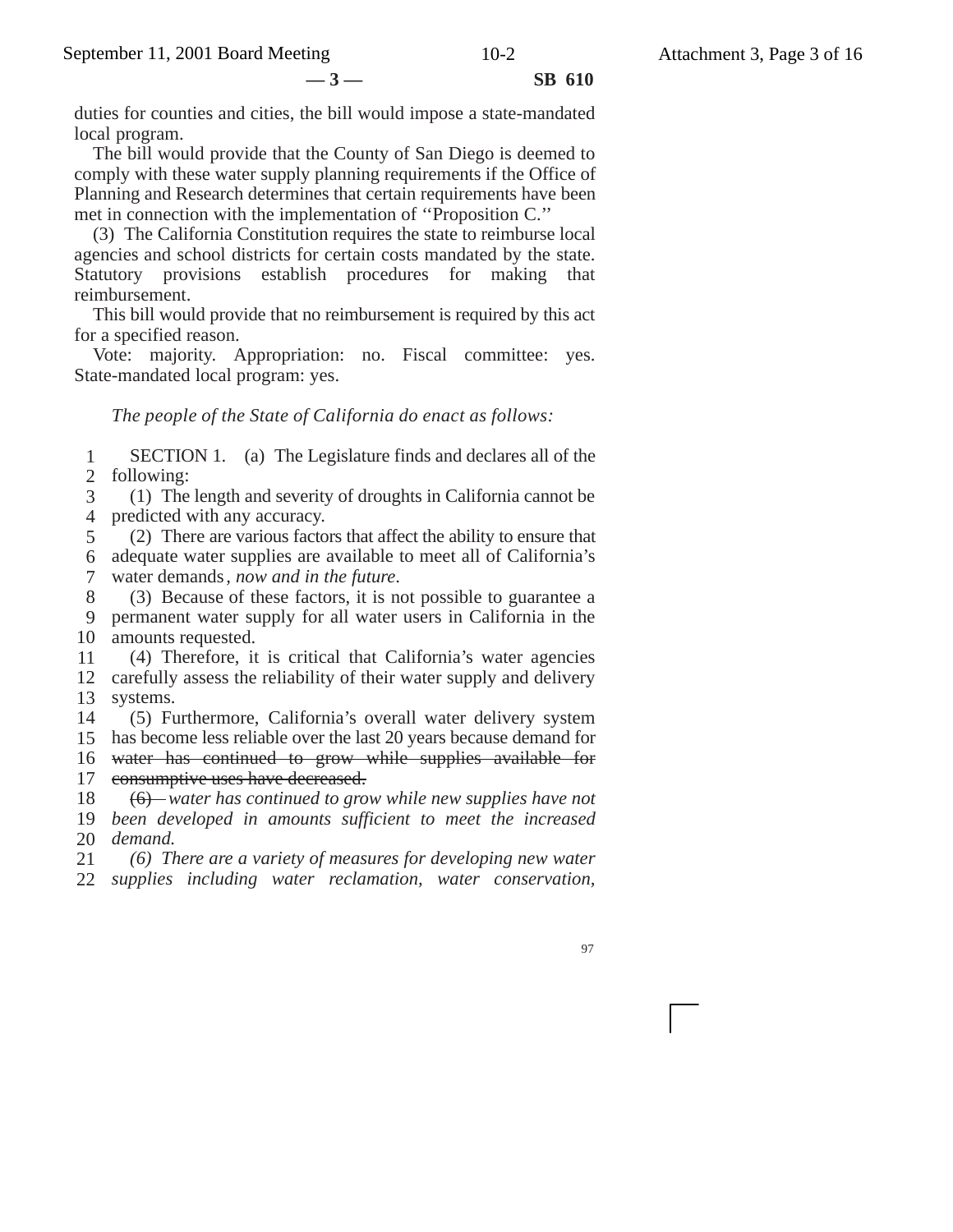#### **SB 610 — 4 —**

7

1 2 *conjunctive use, water transfers, seawater desalination, and surface water and groundwater storage.*

3 *(7)* With increasing frequency, California's water agencies are

4 required to impose water rationing on their residential and 5 business customers during this state's frequent and severe periods 6 of drought.

#### (7) The identification

8 9 10 11 12 13 *(8) The identification and development* of water supplies needed during multiple-year droughts is vital to California's business climate, as well as to the health of the agricultural industry, environment, rural communities, and residents who continue to face the possibility of severe water cutbacks during water shortage periods.

14 (8) It appears

15 16 planning linkage, established by Part 2.10 (commencing with 17 *(9) A recent study indicates* that the water supply and land use Section 10910) of Division 6 of the Water Code, has not been

18 implemented in a manner that ensures the appropriate level of

19 communication and the necessary information to understand water

20 supply availability is not consistently reaching the governing

21 bodies of the affected organizations in order for decisions to be

22 made with regard to development and water supply availability

23 within local communities. *between water agencies and planning*

24 25 *agencies, and this act is intended to remedy that deficiency in communication.*

26 27 28 29 (b) It is the intent of the Legislature to strengthen the process pursuant to which cities and counties *local agencies* determine the adequacy of existing and planned future water supplies to meet existing and planned future demands on those water supplies.

30 31 SEC. 2. Section 21151.9 of the Public Resources Code is amended to read:

32 21151.9. Whenever a city or county determines that a project,

33 34 as defined in Section 10912 of the Water Code, is subject to this division, it shall comply with Part 2.10 (commencing with Section

35 10910) of Division 6 of the Water Code.

36 SEC. 3. Section 10635 of the Water Code is amended to read:

37 10635. (a) Every urban water supplier shall include, as part

38 of its urban water management plan, an assessment of the

39 reliability of its water service to its customers during normal, dry,

40 and multiple dry water years. This water supply and demand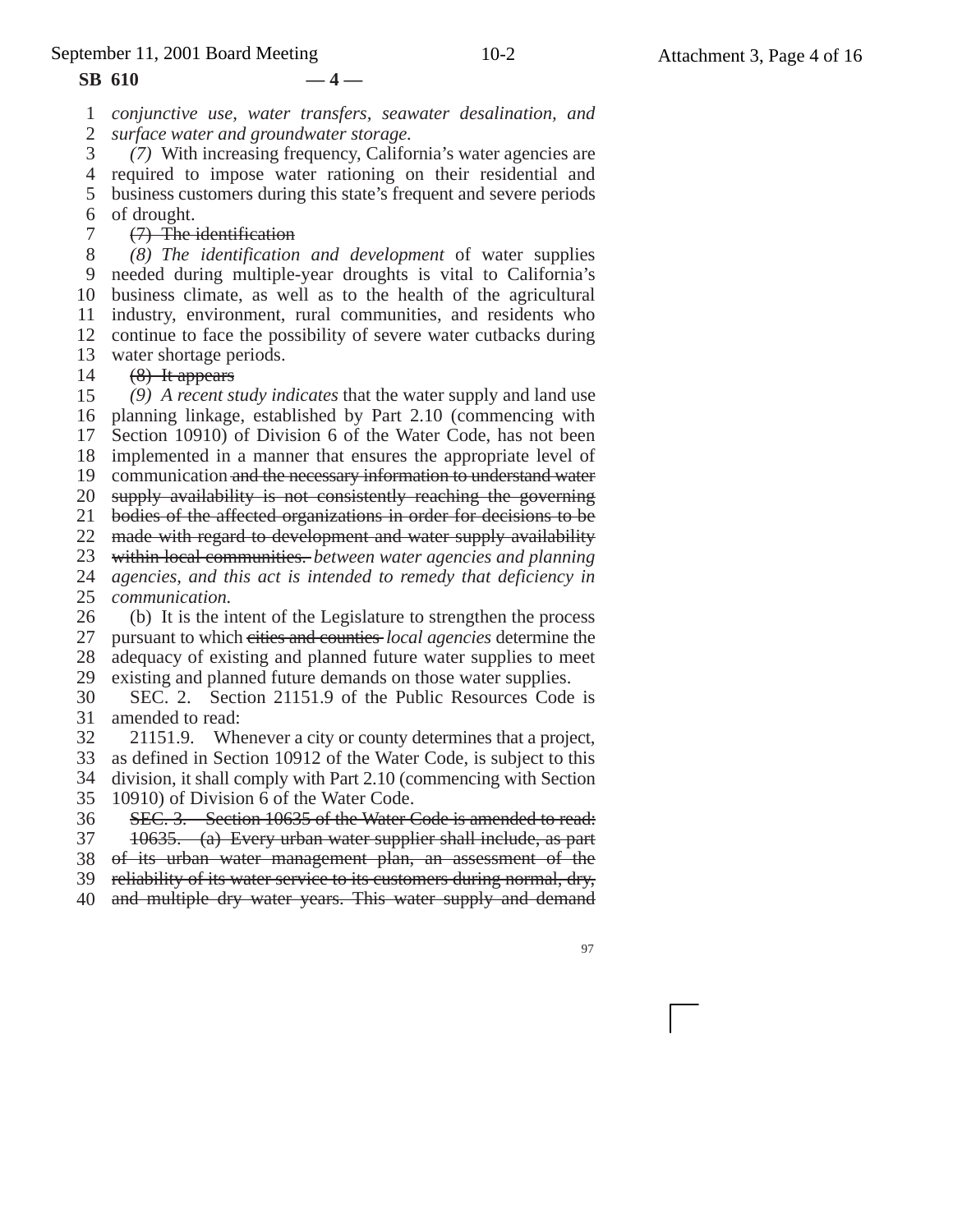**—5— SB 610**

1 2 3 4 5 6 7 8 9 10 11 12 13 14 15 16 17 18 19 20 21 22 23 24 25 26 27 28 29 30 31 32 33 34 35 36 37 38 39 assessment shall compare the total water supply sources available to the water supplier with the total projected water use over the next 20 years, in five-year increments, for a normal water year, a single dry water year, and multiple dry water years. The water service reliability assessment shall be based upon the information compiled pursuant to Section 10631, including available data from state, regional, or local agency population projections within the service area of the urban water supplier. (b) For urban water suppliers whose water supply includes groundwater, the following information shall be provided as part of the assessment required pursuant to subdivision (a): (1) A copy of any groundwater management plan adopted by the urban water supplier, including plans adopted pursuant to Part 2.75 (commencing with Section 10750), or any other specific authorization for groundwater management. (2) A description of any groundwater basin or basins from which the urban water supplier pumps groundwater. For those basins for which a court or the board has adjudicated the rights to pump groundwater, a copy of the order or decree adopted by the court or the board and a description of the amount of groundwater the urban water supplier has the legal right to pump under the order or decree. For basins that have not been adjudicated, information as to whether the department has identified the basin or basins as overdrafted or in critical condition in its Bulletin 118 series and a detailed description of the efforts being undertaken by the urban water supplier to eliminate the long-term overdraft condition. (3) A detailed description and analysis of the amount and location of groundwater pumped by the urban water supplier for the past five years. (c) The urban water supplier shall provide that portion of its urban water management plan prepared pursuant to this article to any city or county within which it provides water supplies no later than 60 days after the submission of its urban water management plan. (d) Nothing in this article is intended to create a right or entitlement to water service or any specific level of water service. (e) Nothing in this article is intended to change existing law concerning an urban water supplier's obligation to provide water service to its existing customers or to any potential future

40 customers.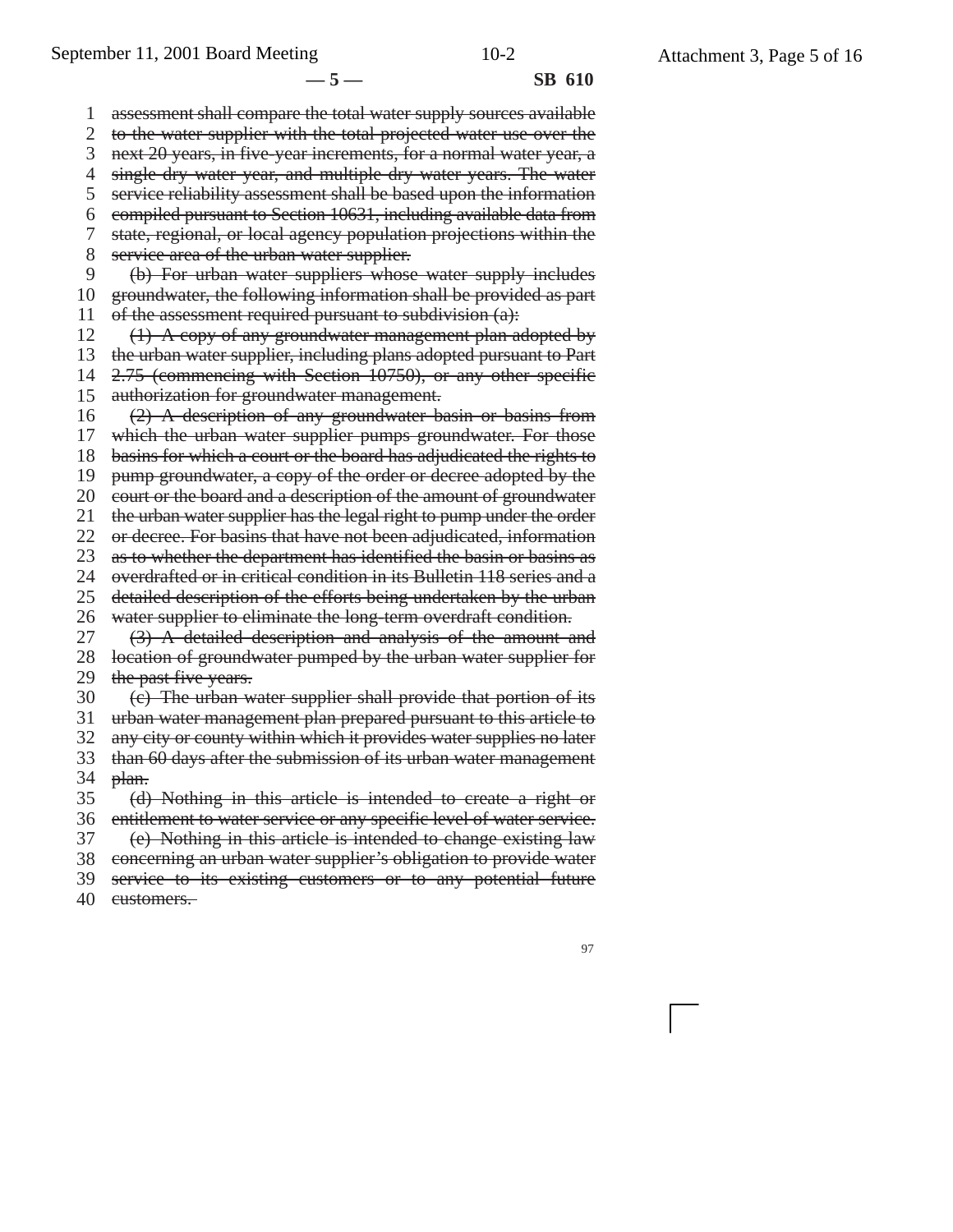**SB 610 — 6 —**

1 2 3 *SEC. 3. Section 10631 of the Water Code is amended to read:* 10631. A plan shall be adopted in accordance with this chapter and shall do all of the following:

4 5 6 7 8 9 10 (a) Describe the service area of the supplier, including current and projected population, climate, and other demographic factors affecting the supplier's water management planning. The projected population estimates shall be based upon data from the state, regional, or local service agency population projections within the service area of the urban water supplier and shall be in five-year increments to 20 years or as far as data is available.

11 12 13 14 15 16 (b) Identify and quantify, to the extent practicable, the existing and planned sources of water available to the supplier over the same five-year increments as described in subdivision (a). *If groundwater is identified as an existing and planned source of water available to the supplier, all of the following information shall be included in the plan:*

17 18 *the urban water supplier, including plans adopted pursuant to Part* 19 20 *(1) A copy of any groundwater management plan adopted by 2.75 (commencing with Section 10750), or any other specific authorization for groundwater management.*

21 22 23 24 25 26 27 28 29 30 31 32 33 34 *(2) A description of any groundwater basin or basins from which the urban water supplier pumps groundwater. For those basins for which a court or the board has adjudicated the rights to pump groundwater, a copy of the order or decree adopted by the court or the board and a description of the amount of groundwater the urban water supplier has the legal right to pump under the order or decree. For basins that have not been adjudicated, information as to whether the department has identified the basin or basins as overdrafted or has projected that the basin will become overdrafted if present management conditions continue, in the most current official departmental bulletin that characterizes the condition of the groundwater basin, and a detailed description of the efforts being undertaken by the urban water supplier to eliminate the long-term overdraft condition.*

35 36 *location of groundwater pumped by the urban water supplier for* 37 38 39 *(3) A detailed description and analysis of the amount and the past five years. The description and analysis shall be based on information that is reasonably available, including, but not limited to, historic use records.*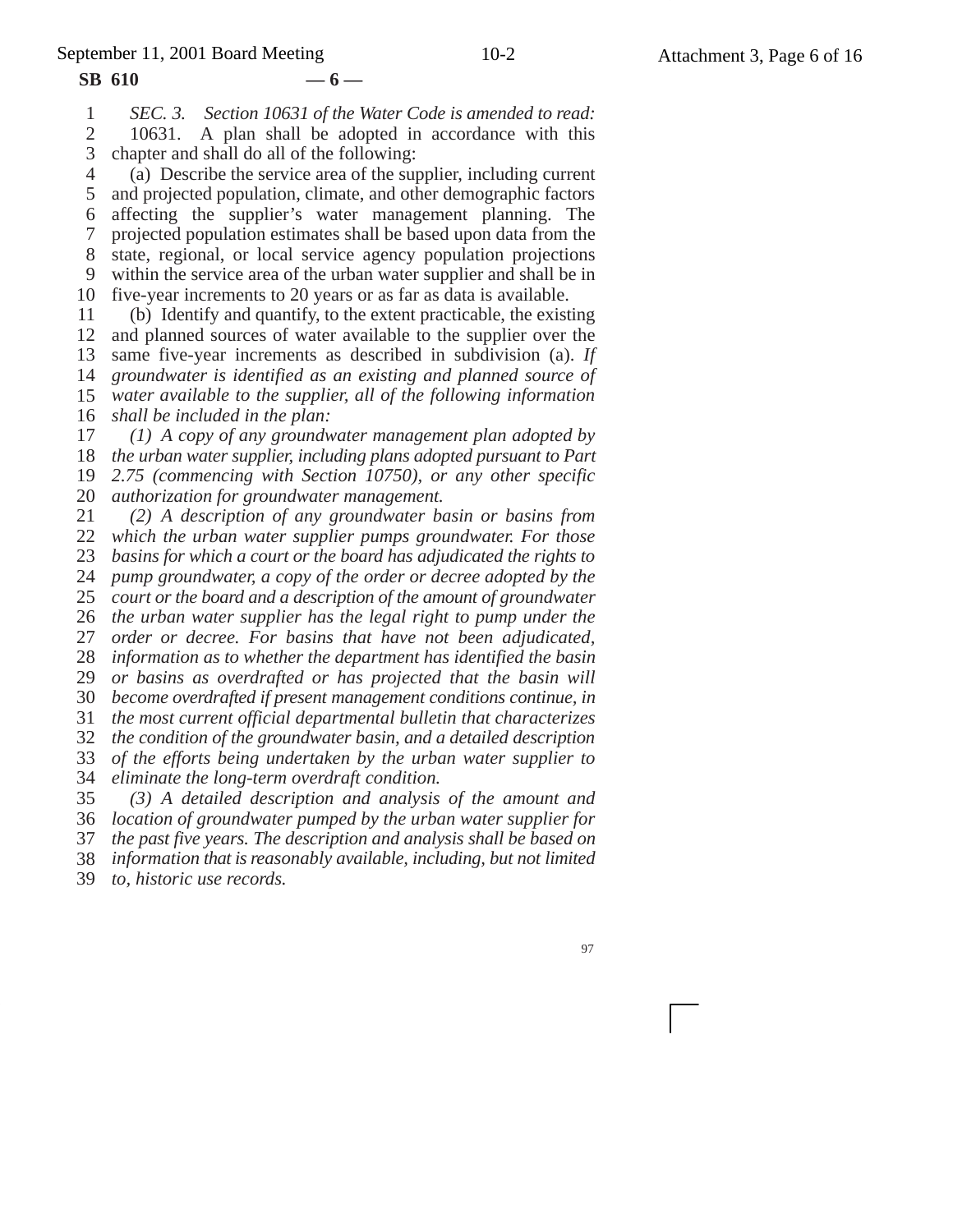**—7— SB 610**

1 *(4) A detailed description and analysis of the amount and*

2 *location of groundwater that is projected to be pumped by the*

3 *urban water supplier. The description and analysis shall be based*

4 *on information that is reasonably available, including, but not*

5 *limited to, historic use records.*

6 7 8 (c) Describe the reliability of the water supply and vulnerability to seasonal or climatic shortage, to the extent practicable, and provide data for each of the following:

9 (1) An average water year.

10 (2) A single dry water year.

11 (3) Multiple dry water years.

12 13 14 climatic factors, describe plans to replace that source with 15 16 extent practicable. For any water source that may not be available at a consistent level of use, given specific legal, environmental, water quality, or alternative sources or water demand management measures, to the

17 18 water on a short-term or long-term basis. (d) Describe the opportunities for exchanges or transfers of

19 (e) (1) Quantify, to the extent records are available, past and

20 current water use, over the same five-year increments described in 21 subdivision (a), and projected water use, identifying the uses

22 among water use sectors including, but not necessarily limited to,

23 all of the following uses:

- 24 (A) Single-family residential.
- 25 (B) Multifamily.
- 26 (C) Commercial.
- 27 (D) Industrial.
- 28 (E) Institutional and governmental.
- 29 (F) Landscape.
- 30 (G) Sales to other agencies.

31 (H) Saline water intrusion barriers, groundwater recharge, or

- 32 conjunctive use, or any combination thereof.
- 33 (I) Agricultural.

34 35 increments as described in subdivision (a). (2) The water use projections shall be in the same five-year

36 37 management measures. This description shall include all of the (f) Provide a description of the supplier's water demand

38 following:

39 (1) A description of each water demand management measure

40 that is currently being implemented, or scheduled for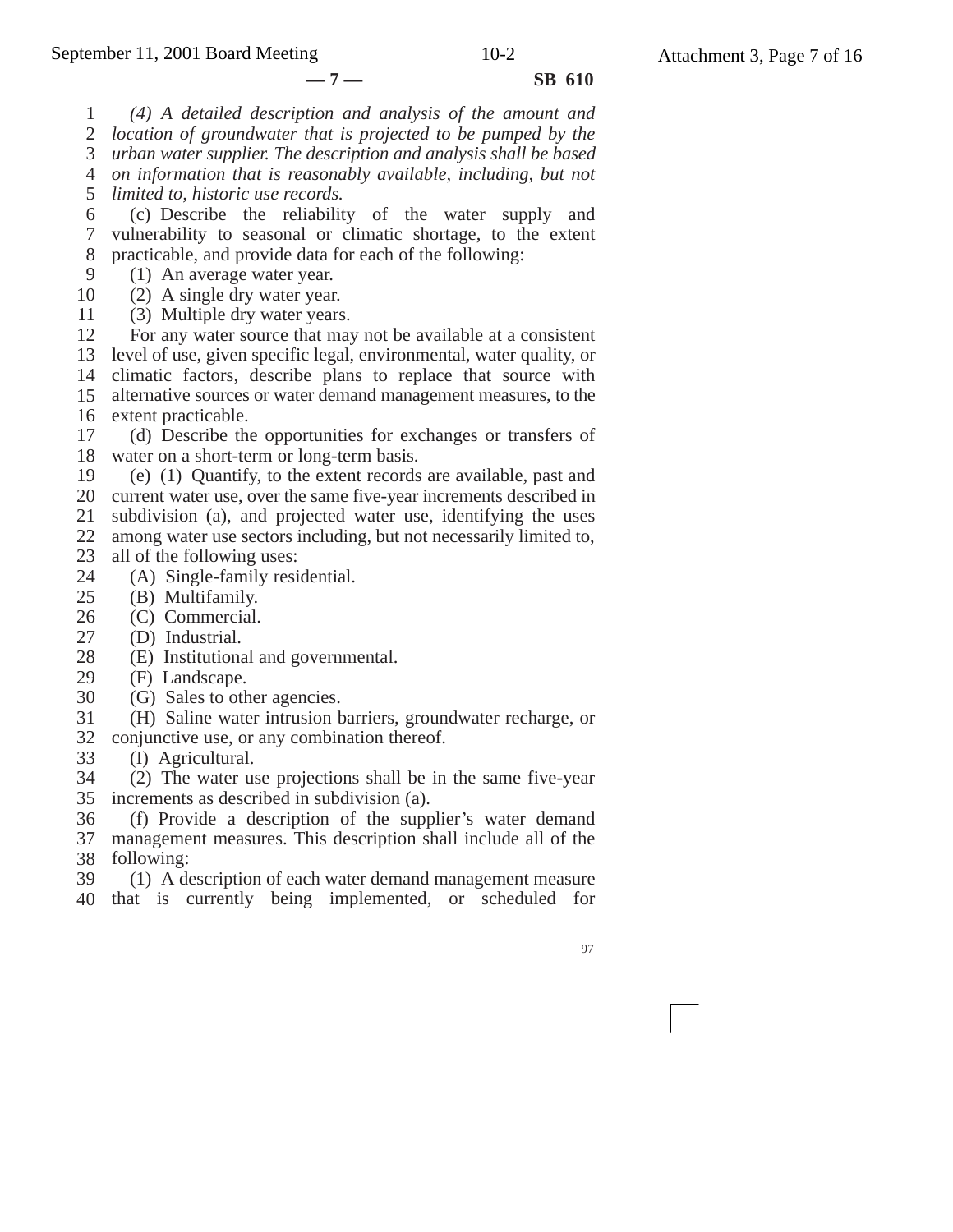September 11, 2001 Board Meeting 10-2 Attachment 3, Page 8 of 16

- **SB 610 8 —**
- 1 implementation, including the steps necessary to implement any
- 2 3 proposed measures, including, but not limited to, all of the following:
- 4 (A) Water survey programs for single-family residential and
- 5 multifamily residential customers.
- 6 7 (B) Residential plumbing retrofit.
	- (C) System water audits, leak detection, and repair.
- 8 (D) Metering with commodity rates for all new connections
- 9 and retrofit of existing connections.
- 10 (E) Large landscape conservation programs and incentives.
- 11 (F) High-efficiency washing machine rebate programs.
- 12 (G) Public information programs.
- 13 (H) School education programs.
- 14 15 institutional accounts. (I) Conservation programs for commercial, industrial, and
- 16 (J) Wholesale agency programs.
- 17 (K) Conservation pricing.
- 18 (L) Water conservation coordinator.
- 19 (M) Water waste prohibition.
- 20 (N) Residential ultra-low-flush toilet replacement programs.
- 21 22 (2) A schedule of implementation for all water demand management measures proposed or described in the plan.
- 23 (3) A description of the methods, if any, that the supplier will
- 24 use to evaluate the effectiveness of water demand management 25 measures implemented or described under the plan.
- 26 27 28 (4) An estimate, if available, of existing conservation savings on water use within the supplier's service area, and the effect of such savings on the supplier's ability to further reduce demand.
- 29 (g) An evaluation of each water demand management measure
- 30 31 listed in paragraph (1) of subdivision (f) that is not currently being implemented or scheduled for implementation. In the course of the
- 32 evaluation, first consideration shall be given to water demand
- 33 management measures, or combination of measures, that offer
- 34 35 lower incremental costs than expanded or additional water supplies. This evaluation shall do all of the following:
- 36 (1) Take into account economic and noneconomic factors,
- 37 including environmental, social, health, customer impact, and 38 technological factors.
- 39 40 (2) Include a cost-benefit analysis, identifying total benefits and total costs.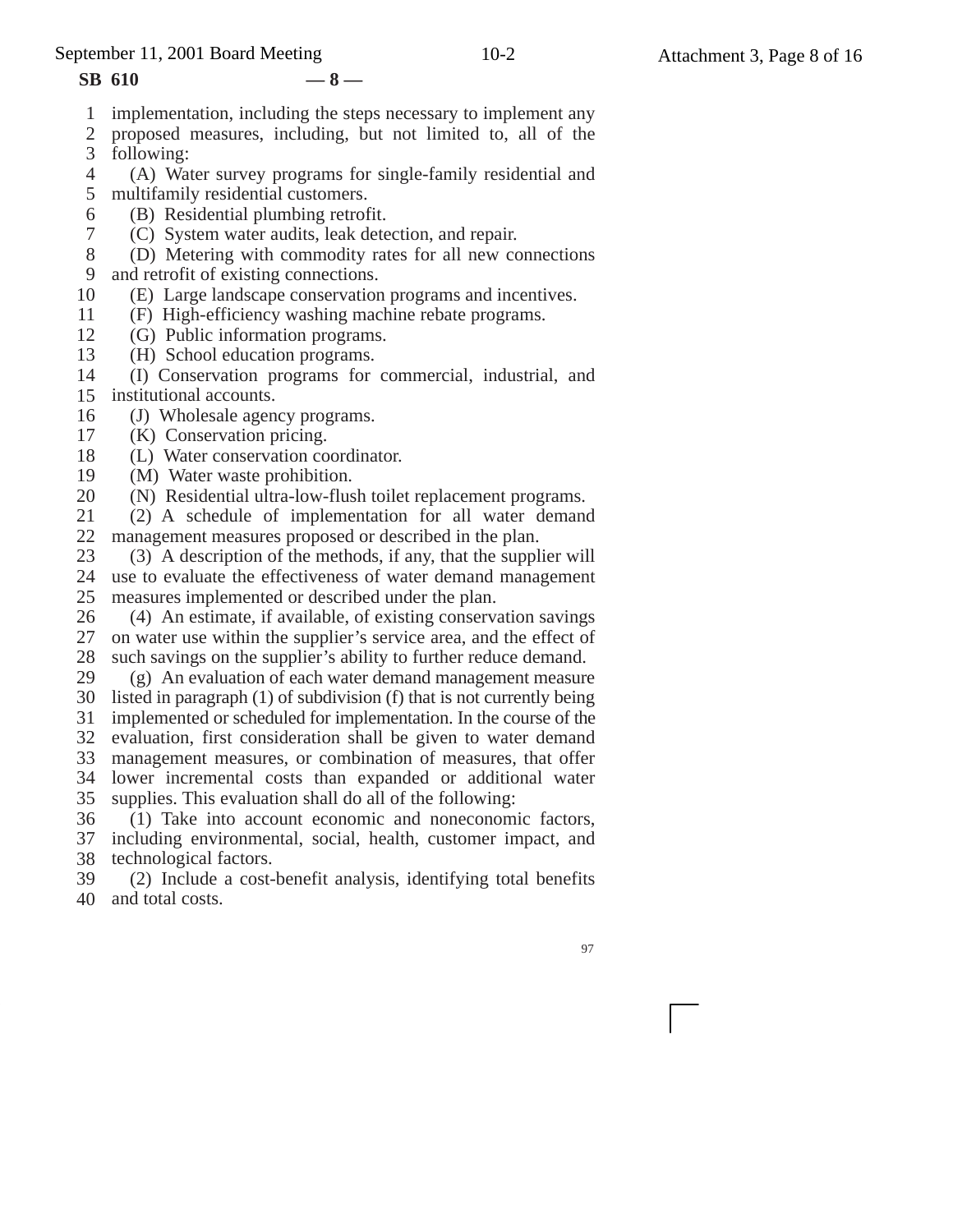**—9— SB 610**

1 2 3 (3) Include a description of funding available to implement any planned water supply project that would provide water at a higher unit cost.

4 5 6 7 (4) Include a description of the water supplier's legal authority to implement the measure and efforts to work with other relevant agencies to ensure the implementation of the measure and to share the cost of implementation.

8 9 10 11 12 13 14 15 (h) Urban water suppliers that are members of the California Urban Water Conservation Council and submit annual reports to that council in accordance with the ''Memorandum of Understanding Regarding Urban Water Conservation in California,'' dated September 1991, may submit the annual reports identifying water demand management measures currently being implemented, or scheduled for implementation, to satisfy the requirements of subdivisions (f) and (g).

16 17 18 19 20 21 22 23 24 25 26 27 28 29 30 31 32 33 34 SEC. 4. Section 10910 of the Water Code is amended to read: 10910. (a) Any city or county that determines that a project, as defined in Section 10912, is subject to the California Environmental Quality Act (Division 13 (commencing with Section 21000) of the Public Resources Code) under Section 21080 of the Public Resources Code shall comply with this part. (b) The city or county, at the time that it determines whether an environmental impact report, a negative declaration, or a mitigated negative declaration is required for any project subject to the California Environmental Quality Act pursuant to Section 21080.1 of the Public Resources Code, shall identify any water system that is, or may become, a public water system, as defined in Section 10912, that may supply water for the project. If the city or county is not able to identify any public water system that may supply water for the project, the city or county shall prepare the water assessment required by this part after consulting with the local agency formation commission and any public water system adjacent to the project site.

35 36 37 38 39 40 (c) (1) The city or county, at the time it makes the determination required under Section 21080.1 of the Public Resources Code, shall request each public water system identified pursuant to subdivision (b) to determine whether the projected water demand associated with a proposed project was included as part of the most recently adopted urban water management plan adopted pursuant to Part 2.6 (commencing with Section 10610).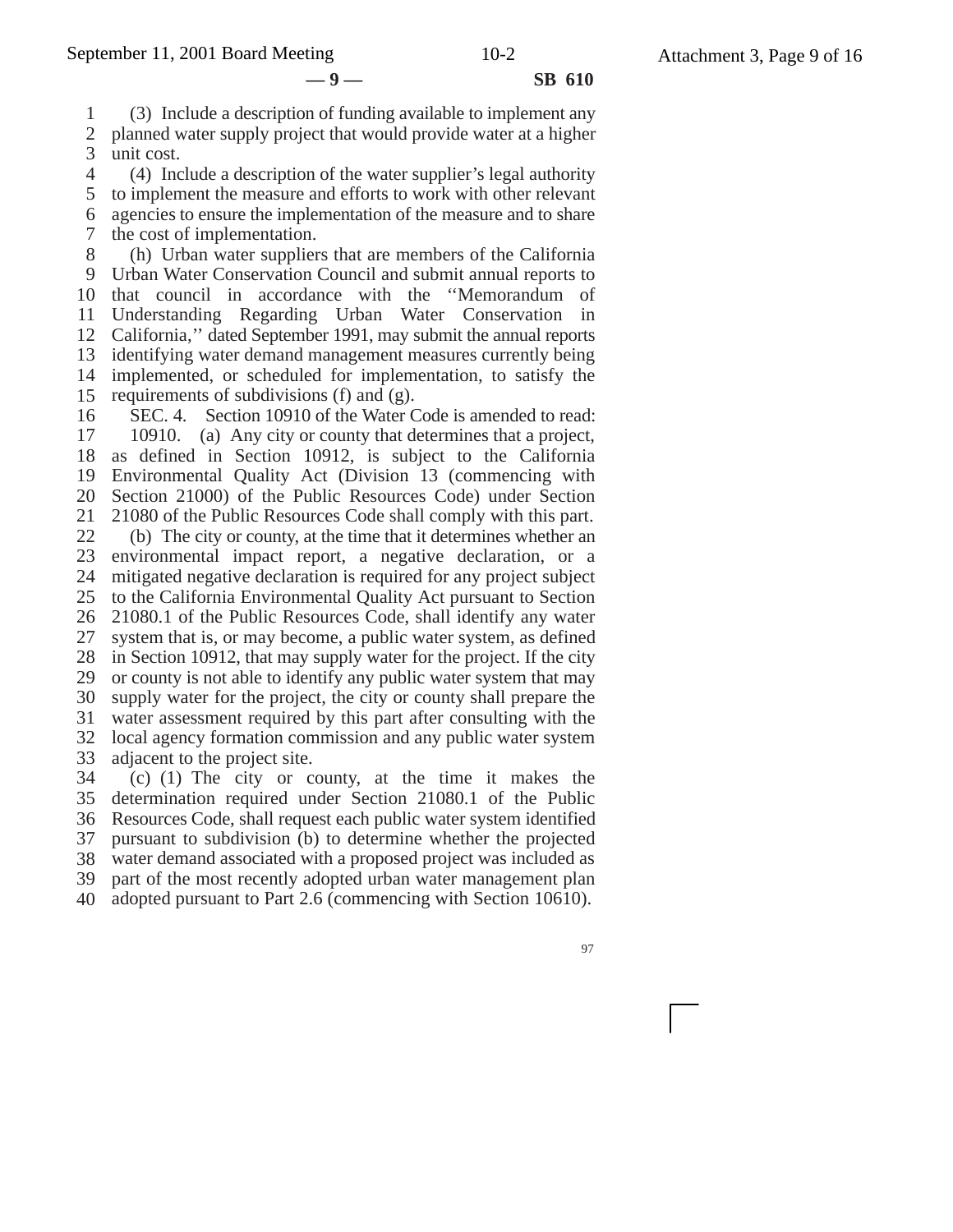September 11, 2001 Board Meeting 10-2 Attachment 3, Page 10 of 16

 $SB$  610  $-10$  —

1 2 (2) If the projected water demand of the project was described in the most recently adopted urban water management plan, the

3 public water system shall comply with subdivisions (d), (e), (f),

4 and (g). If the projected water demand of the project was not

5 described

6 7 8 9 10 11 *(2) If the projected water demand associated with the proposed project was accounted for in the most recently adopted urban water management plan, the public water system may incorporate the requested information from the urban water management plan in preparing the assessment required to comply with subdivisions (d), (e), (f), and (g).*

12 13 *project was not accounted for* in the most recently adopted urban 14 water management plan, or the public water system has no urban 15 16 17 18 19 20 21 22 23 *(3) If the projected water demand associated with the proposed* water management plan, or the city or county is required to comply with this part pursuant to subdivision (b), the water supply assessment for the project shall include a discussion with regard to whether the public water system's total projected water supplies available during normal, single-dry, and multiple-dry water years during a 20-year projection will meet the projected water demand associated with the proposed project, in addition to the public water system's existing and planned future uses, including agricultural and manufacturing uses.

24 25 26 27 28 29 30 (d) (1) The assessment shall also *required by this section shall* include an identification of any existing water supply entitlements, water rights, or water service contracts relevant to the identified water supply for the proposed project, and a description of the quantities of water deliveries received in prior years by the public water system under the existing water supply entitlements, water rights, or water service contracts.

31 32 33 34 (2) An identification of existing water supply entitlements, water rights, or water service contracts held by the public water system shall be demonstrated by providing information related to all of the following:

35 36 identified water supply. (A) Written contracts or other proof of entitlement to an

37 38 (B) Copies of a capital outlay program for financing the delivery of a water supply, that has been adopted by the public

39 water system.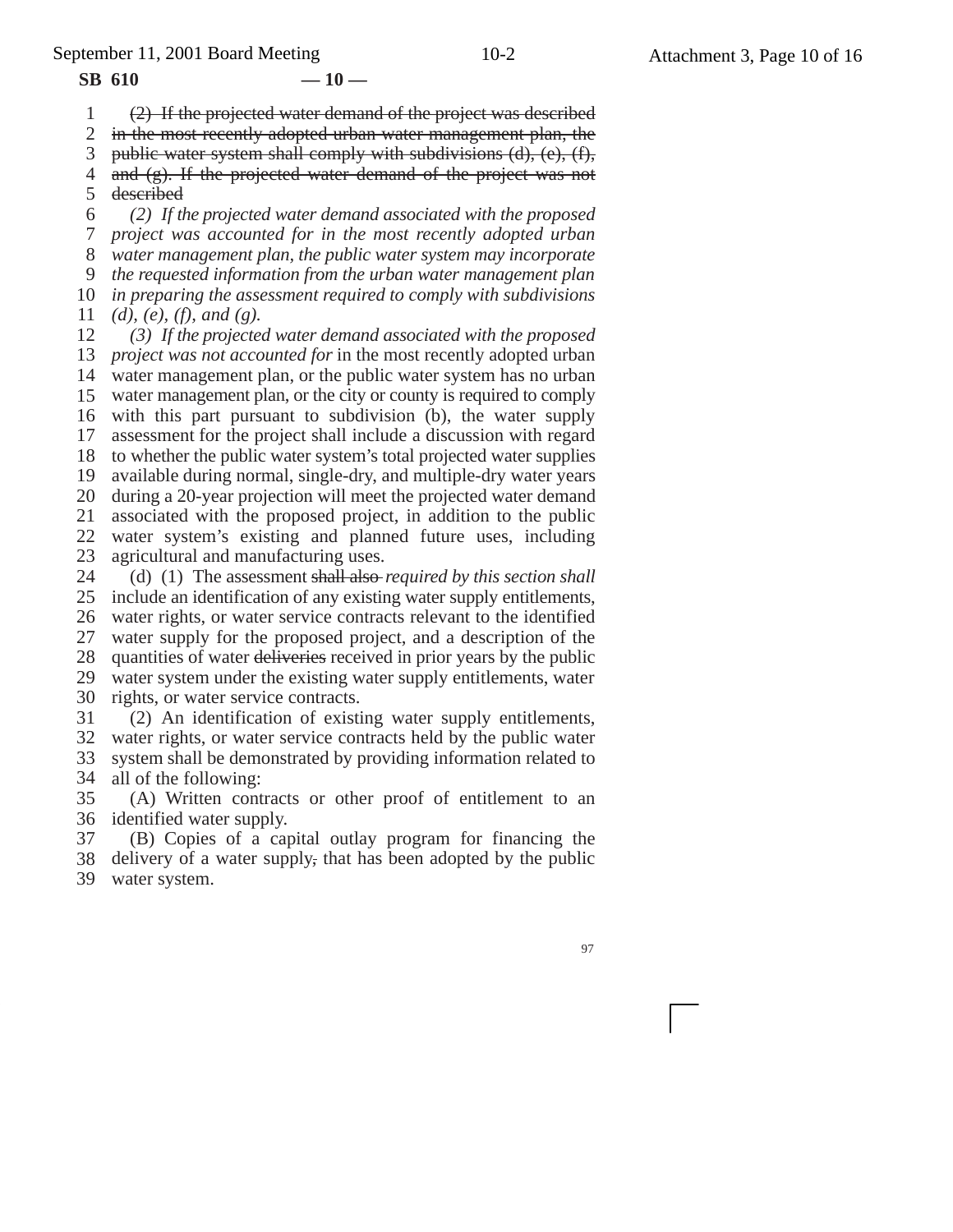$-11 -$  **SB 610** 

1 2 3 (C) Federal, state, and local permits for construction of necessary infrastructure associated with delivering the water supply.

4 5 (D) Any necessary regulatory approvals that are required in order to be able to convey or deliver the water supply.

6 7 8 9 10 11 12 13 14 15 (e) If no water deliveries have *has* been received in prior years by the public water system under the existing water supply entitlements, water rights, or water service contracts, the public water system shall also include in its water supply assessment pursuant to subdivision (c), an identification of the other public water systems or water service contractholders that receive a water supply or have existing water supply entitlements, water rights, or water service contracts, to the same source of water as the public water system has identified as a source of water supply within its water supply assessments.

16 17 18 (f) If a water supply for a proposed project includes groundwater, the following additional information shall be included in the water supply assessment:

19 (1) A copy of any groundwater management plan adopted by

20 the urban water supplier, including plans adopted pursuant to Part 21 2.75 (commencing with Section 10750), or any other specific

22 authorization for groundwater management.

23 24 25 *(1) A review of any information contained in the urban water management plan relevant to the identified water supply for the proposed project.*

26 27 28 29 30 31 32 33 34 identified the basin or basins as overdrafted or in critical condition 35 36 *overdrafted if present management conditions continue, in the* 37 38 39 (2) A description of any groundwater basin or basins from which a court or the board the proposed project will be supplied. For those basins for which a court or the board has adjudicated the rights to pump groundwater, a copy of the order or decree adopted by the court or the board and a description of the amount of groundwater the urban water supplier has the legal right to pump under the order or decree. For basins that have not been adjudicated, information as to whether the department has in its Bulletin 118 series *has projected that the basin will become most current bulletin of the department that characterizes the condition of the groundwater basin,* and a detailed description by the urban water supplier of the efforts being undertaken to

40 eliminate the long-term overdraft condition.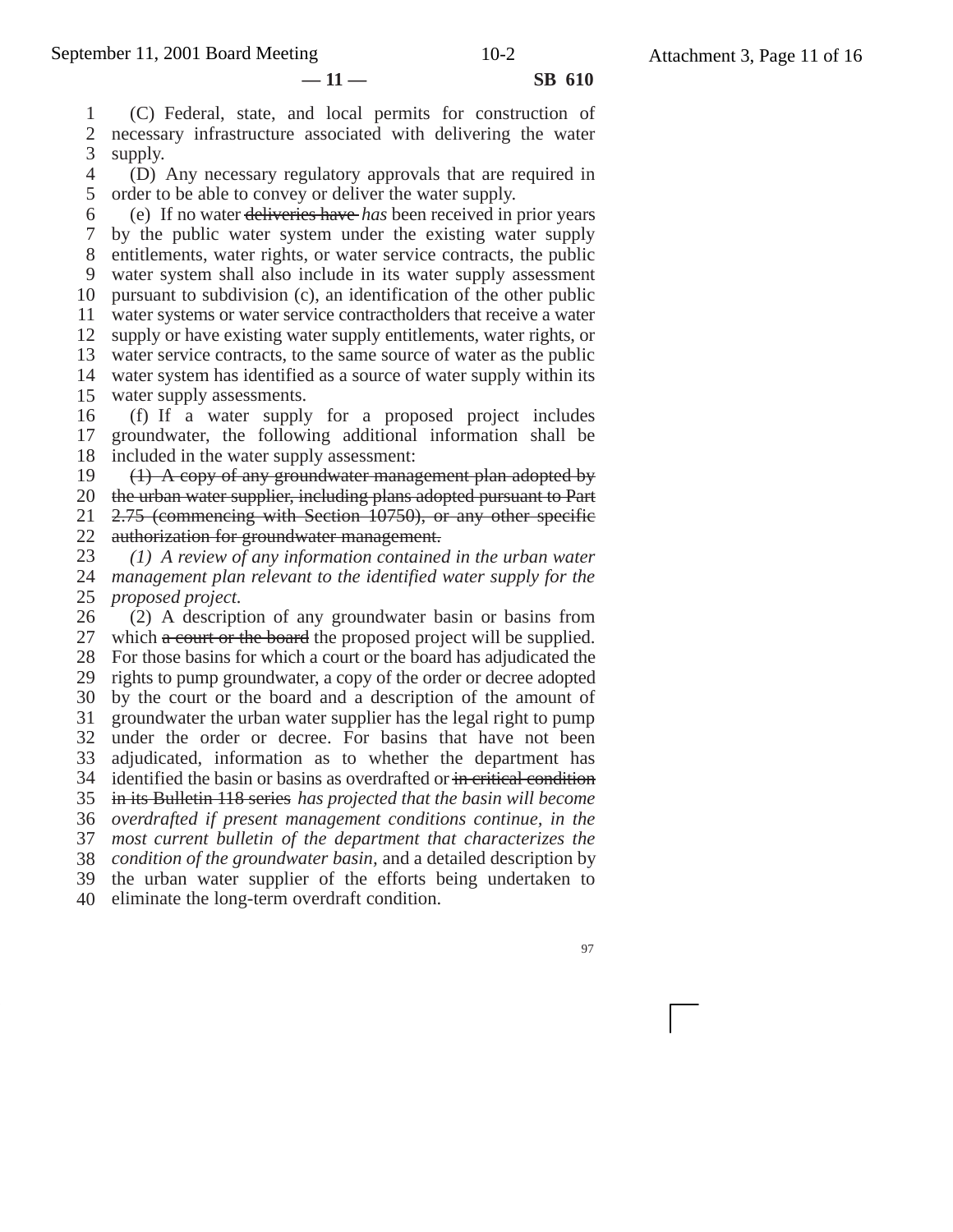**SB 610 — 12 —**

1 2 (3) A detailed description and analysis of the amount and location of groundwater pumped by the urban water supplier for

3 the past five years *from any groundwater basin from which the*

4 *proposed project will be supplied. The description and analysis*

5 *shall be based on information that is reasonably available,*

6 *including, but not limited to, historic use records.*

7 8 9 10 11 12 *(4) A detailed description and analysis of the amount and location of groundwater that is projected to be pumped by the urban water supplier from any basin from which the proposed project will be supplied. The description and analysis shall be based on information that is reasonably available, including, but not limited to, historic use records.*

13 14 *basin or basins from which the proposed project will be supplied* 15 16 17 18 19 20 21 22 *(5) An analysis of the sufficiency of the groundwater from the to meet the projected water demand associated with the proposed project. A project shall not be required to comply with this subparagraph if the water agency determines, as part of the review required by subparagraph (1), that the amount of groundwater necessary to meet the initial and projected water demand associated with the project was included in the description and analysis required by paragraph (4) of subdivision (b) of Section 10631*.

23 24 25 26 27 (g) (1) The governing body of each public water system shall approve the assessment prepared pursuant to subdivision (c), at a regular or special meeting and submit the assessment to the city or county not later than 90 days from the date on which the request was received.

28 29 (2) If the governing body does not approve and submit the assessment within 90 days, the city or county may seek *assessment*

30 31 *within 90 days, it shall be assumed, without a request for a specific extension of time, that the public water system has no information*

32 *to submit that is in addition to, or different from, the plan provided*

33 *to the city or county required under Section 10635.*

34 *(3) Nothing in this section prohibits the city or county from*

35 36 *seeking* a writ of mandamus to compel the governing body of the public water system to comply with the requirements of this part

37 38 relating to the submission of the water supply assessment *prepared pursuant to subdivision (c)*.

39 40 (h) Notwithstanding any other provision of this part, if a project has been the subject of a water supply assessment that complies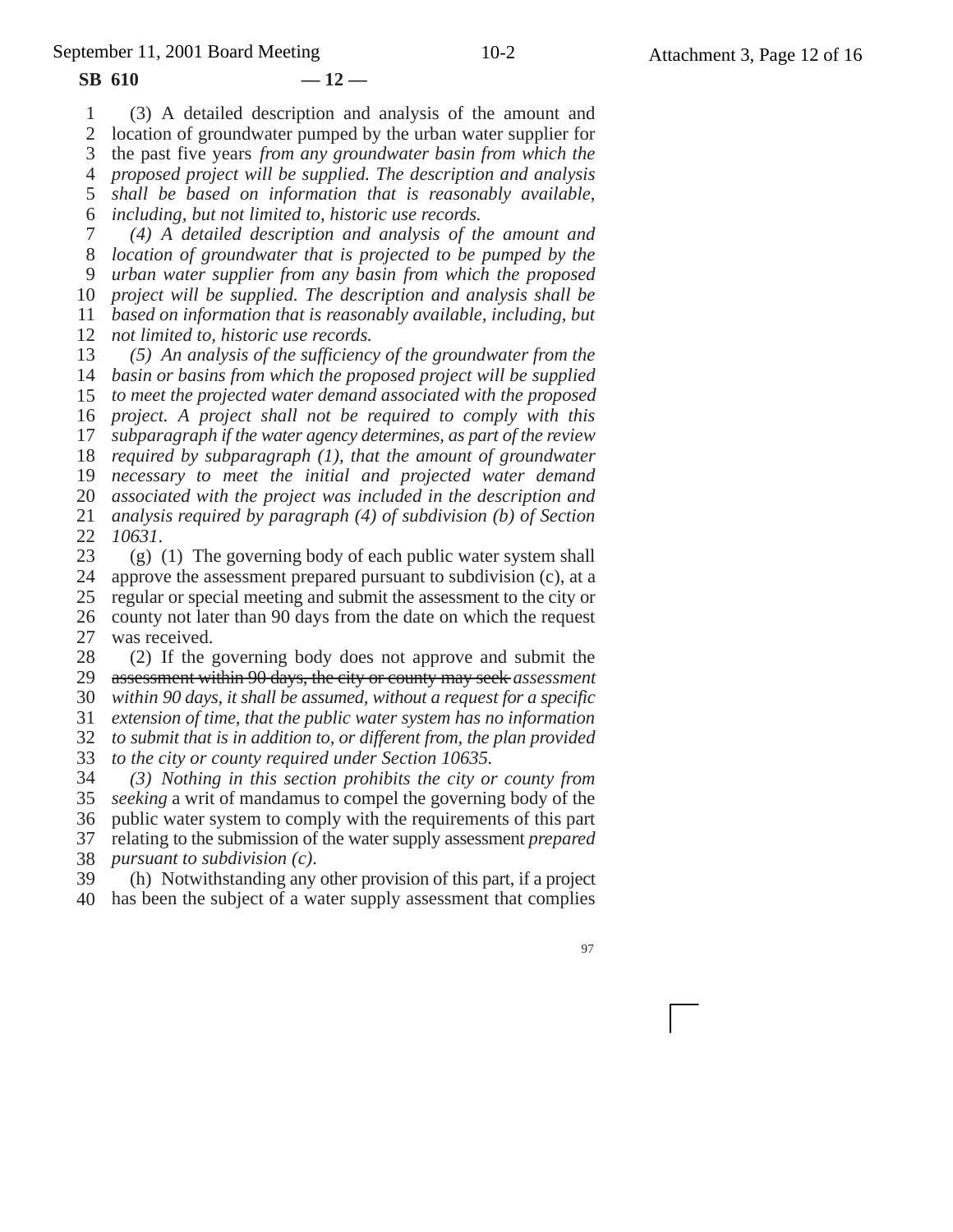**— 13 — SB 610**

1 with the requirements of this part, no additional water supply

2 assessment shall be required unless one or more of the following

3 changes occurs:

4 (1) Substantial changes in the project.

5 (2) Substantial changes in the circumstances or conditions

6 under which the project is being undertaken. *assessment shall be*

7 *required for subsequent projects that were part of a larger project*

8 *for which a water supply assessment was completed and that has*

9 *complied with the requirements of this part and for which the*

10 *public water system has concluded that its water supplies are*

11 *sufficient to meet the projected water demand associated with the proposed project, in addition to the public water system's existing*

12 13 *and planned future uses, including, but not limited to, agricultural*

14 15 *and industrial uses, unless one or more of the following changes occurs:*

16 17 *(1) Changes in the project that result in a substantial increase in water demand for the project.*

18 19 *(2) Changes in the circumstances or conditions substantially affecting the public water agency's ability to provide a sufficient*

20 *supply of water for the project.*

21 22 23 (3) Significant new information becomes available which was not known and could not have been known at the time when the assessment was prepared.

24 25 26 27 28 29 30 31 SEC. 5. Section 10911 of the Water Code is amended to read: 10911. (a) If, as a result of its assessment, the public water system concludes that its water supplies are, or will be, insufficient, the public water system shall provide to the city or county its plans for acquiring additional water supplies, setting forth the measures that are being undertaken to acquire and develop those water supplies. Those plans may include, but are not limited to, information concerning all of the following:

32 33 34 (1) The estimated total costs, and the proposed method of financing the costs, associated with acquiring the additional water supplies.

35 36 37 (2) All federal, state, and local permits, approvals, or entitlements that are anticipated to be required in order to acquire and develop the additional water supplies.

38 (3) Based on the considerations set forth in paragraphs (1) and

39 (2), the estimated timeframes within which the public water

40 system expects to be able to acquire additional water supplies.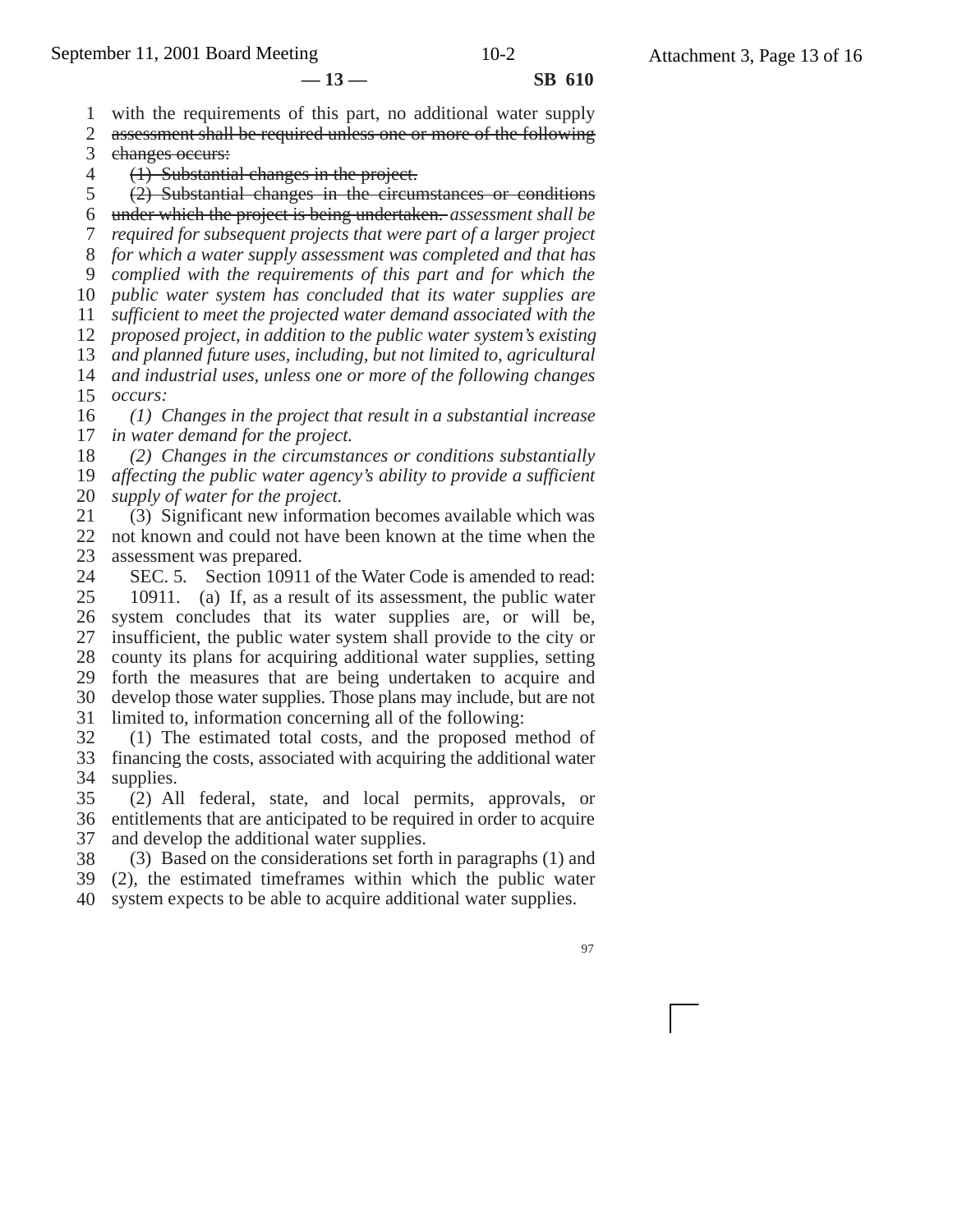**SB 610 — 14 —**

1 2 3 4 environmental document prepared for the project pursuant to 5 Division 13 (commencing with Section 21000) of the Public 6 Resources Code. 7 8 9 10 The city or county shall determine, based on the entire record, 11 12 13 14 be sufficient, the city or county shall include that determination in 15 its findings for the project. 16 17 18 19 20 21 22 23 24 25 26 27 28 29 rooms. 30 31 32 33 34 35 36 37 (b) The city or county shall include the water supply assessment provided pursuant to Section 10910, and any information provided pursuant to subdivision (a), in any (c) The city or county may include in any environmental document an evaluation of any information included in that environmental document provided pursuant to subdivision (b). whether projected water supplies will be sufficient to satisfy the demands of the project, in addition to existing and planned future uses. If the city or county determines that water supplies will not SEC. 6. Section 10912 of the Water Code is amended to read: 10912. For the purposes of this part, the following terms have the following meanings: (a) ''Project'' means any of the following: (1) A proposed residential development of more than 500 dwelling units. (2) A proposed shopping center or business establishment employing more than 1,000 persons or having more than 500,000 square feet of floor space. (3) A proposed commercial office building employing more than 1,000 persons or having more than 250,000 square feet of floor space. (4) A proposed hotel or motel, or both, having more than 500 (5) A proposed industrial, manufacturing, or processing plant, or industrial park planned to house more than 1,000 persons, occupying more than 40 acres of land, or having more than 650,000 square feet of floor area. (6) A mixed-use project that includes one or more of the projects specified in this subdivision. (7) A general plan, element, or amendment that provides for one or more of the projects specified in this subdivision.

38  $(8)$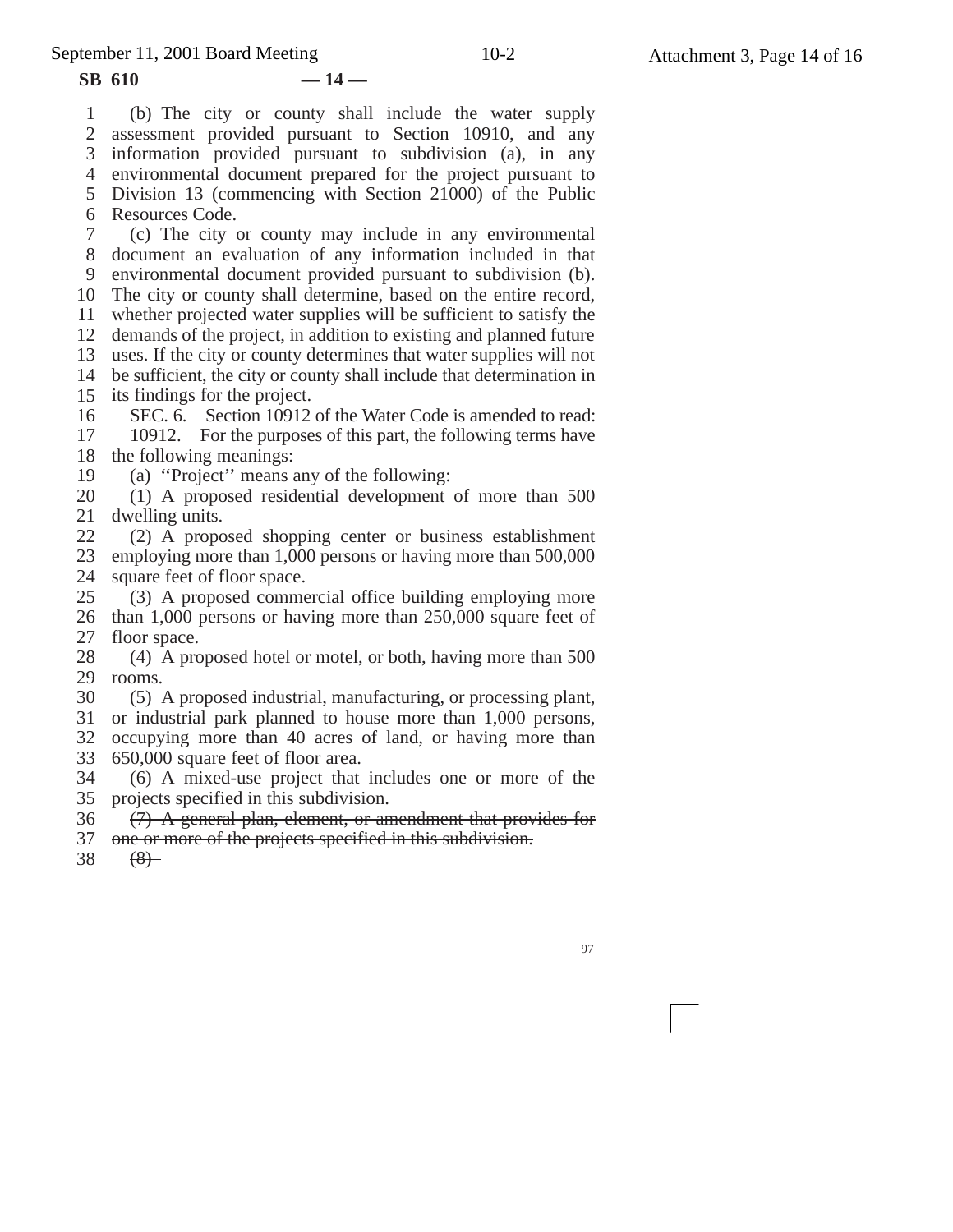**— 15 — SB 610**

1 2 3 *(7)* A project that would demand an amount of water equivalent to, or greater than, the amount of water required by a 500 dwelling unit project.

4 5 connections, then ''project'' means any proposed residential, 6 7 8 9 10 11 12 13 14 15 (b) If a public water system has fewer than 5,000 service business, commercial, hotel or motel, or industrial development that would account for an increase of 10 percent or more in the number of the public water system's existing service connections, or a mixed-use project that would demand an amount of water equivalent to, or greater than, the amount of water required by residential development that would represent an increase of 10 percent or more in the number of the public water system's existing service connections. (c) ''Public water system'' means a system for the provision of piped water to the public for human consumption that has 3000 or

16 17 more service connections. A public water system includes all of the following:

18 (1) Any collection, treatment, storage, and distribution facility

19 20 under control of the operator of the system which is used primarily in connection with the system.

21 22 23 (2) Any collection or pretreatment storage facility not under the control of the operator that is used primarily in connection with the system.

24 25 26 (3) Any person who treats water on behalf of one or more public water systems for the purpose of rendering it safe for human consumption.

27 SEC. 7. Section 10913 of the Water Code is repealed.

28 SEC. 8. Section 10915 of the Water Code is amended to read:

29 30 31 10915. The County of San Diego is deemed to comply with this part if the Office of Planning and Research determines that all of the following conditions have been met:

32 (a) Proposition (C), as approved by the voters of the County of

33 San Diego in November 1988, requires the development of a

34 35 regional growth management plan and directs the establishment of a regional planning and growth management review board.

36 (b) The County of San Diego and the cities in the county, by

37 agreement, designates *designate* the San Diego Association of

38 Governments as that review board.

39 40 (c) A regional growth management strategy that provides for a comprehensive regional strategy and a coordinated economic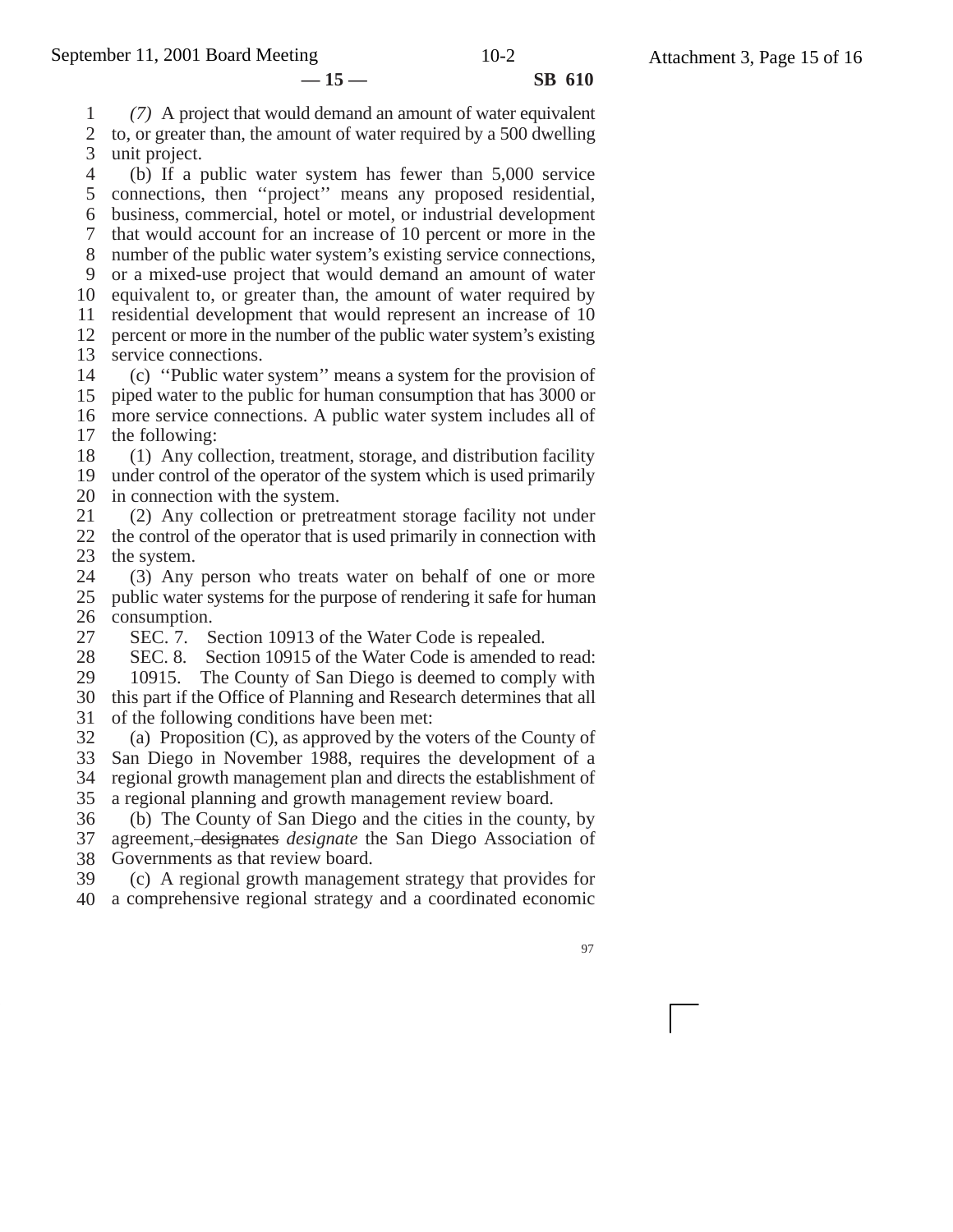#### **SB 610 — 16 —**

1 2 development and growth management program has been developed pursuant to Proposition C.

3 4 (d) The regional growth management strategy includes a water element to coordinate planning for water that is consistent with the

5 6 7 8 9 requirements of this part. (e) The San Diego County Water Authority, by agreement with the San Diego Association of Governments in its capacity as the review board, uses the association's most recent regional growth forecasts for planning purposes and to implement the water

10 element of the strategy.

11 12 (f) The procedures established by the review board for the development and approval of the regional growth management

- 13 strategy, including the water element and any certification process
- 14 established to ensure that a project is consistent with that element,
- 15 comply with the requirements of this part.

16 (g) The environmental documents for a project located in the

17 County of San Diego include information that accomplishes the

18 same purposes as a water supply assessment that is prepared

19 pursuant to Section 10910.

20 SEC. 9. No reimbursement is required by this act pursuant to

21 Section 6 of Article XIII B of the California Constitution because

22 a local agency or school district has the authority to levy service

- 23 charges, fees, or assessments sufficient to pay for the program or
- 24 level of service mandated by this act, within the meaning of
- 25 Section 17556 of the Government Code.

O